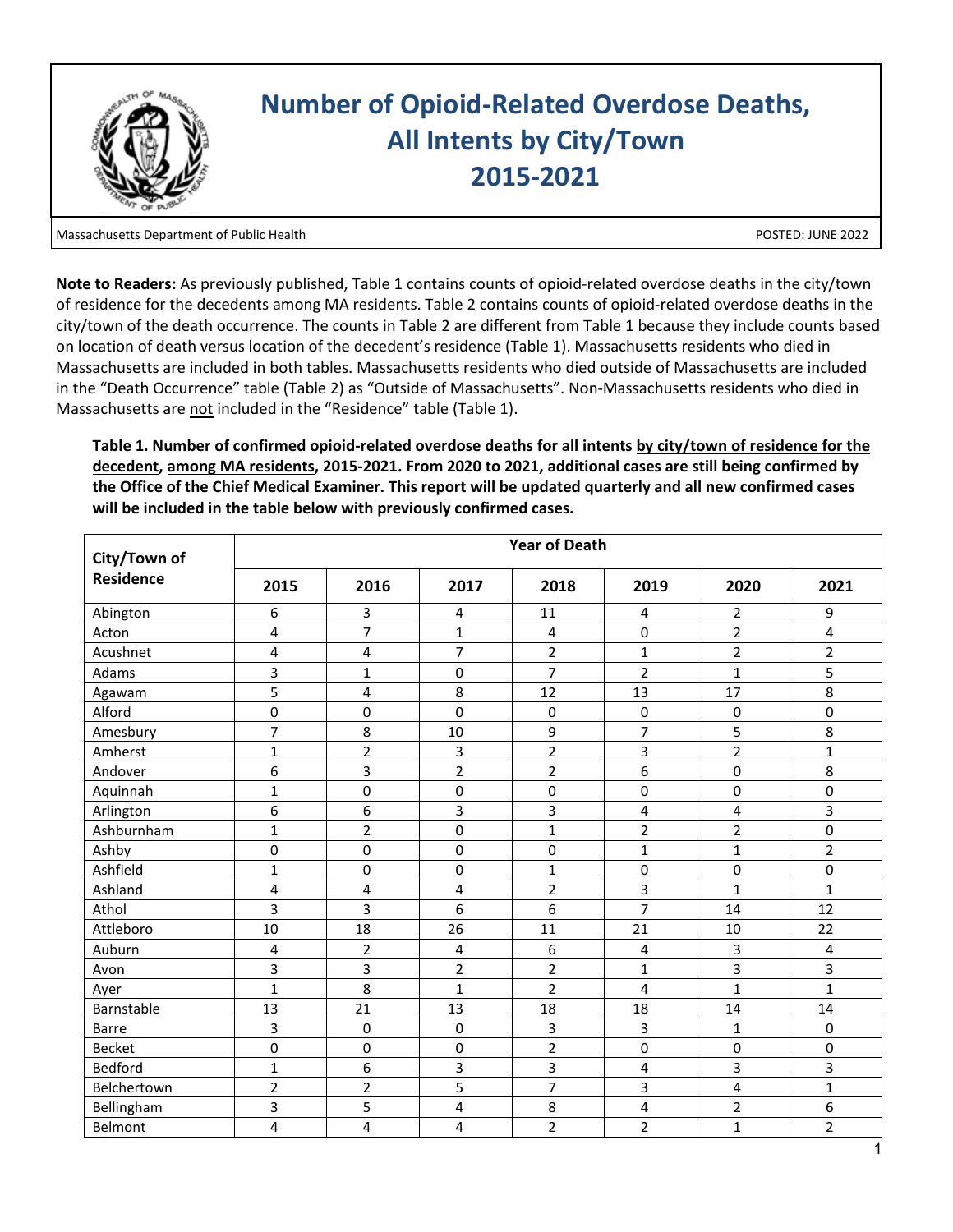| City/Town of     | <b>Year of Death</b> |                |                     |                     |                         |                         |                         |  |  |  |  |
|------------------|----------------------|----------------|---------------------|---------------------|-------------------------|-------------------------|-------------------------|--|--|--|--|
| Residence        | 2015                 | 2016           | 2017                | 2018                | 2019                    | 2020                    | 2021                    |  |  |  |  |
| Berkley          | 0                    | 5              | 3                   | 1                   | 3                       | $\mathbf{1}$            | 3                       |  |  |  |  |
| Berlin           | $\mathbf{1}$         | $\mathsf 0$    | 0                   | $\pmb{0}$           | $\mathbf{1}$            | 0                       | 3                       |  |  |  |  |
| Bernardston      | 0                    | $\mathbf{1}$   | $\pmb{0}$           | 0                   | 0                       | $\mathbf 1$             | 0                       |  |  |  |  |
| Beverly          | 14                   | 18             | 12                  | $\overline{7}$      | 17                      | 14                      | 8                       |  |  |  |  |
| Billerica        | 14                   | 16             | 14                  | 13                  | 11                      | 10                      | 10                      |  |  |  |  |
| Blackstone       | 3                    | $\overline{7}$ | $\mathbf{1}$        | $\mathbf{3}$        | $\pmb{0}$               | $\overline{\mathbf{c}}$ | $\mathbf{1}$            |  |  |  |  |
| Blandford        | 0                    | $\pmb{0}$      | $\mathsf 0$         | 0                   | 0                       | $\mathsf 0$             | $\mathbf{1}$            |  |  |  |  |
| Bolton           | $\overline{2}$       | $\mathbf{1}$   | 0                   | $\mathbf{1}$        | 0                       | $\mathbf{1}$            | 0                       |  |  |  |  |
| Boston           | 155                  | 197            | 202                 | 183                 | 173                     | 248                     | 243                     |  |  |  |  |
| Bourne           | 8                    | 9              | 12                  | 3                   | 6                       | 7                       | 5                       |  |  |  |  |
| Boxborough       | 0                    | 1              | 1                   | 0                   | 1                       | $\mathbf{1}$            | 1                       |  |  |  |  |
| Boxford          | $\overline{2}$       | $\mathbf{1}$   | $\mathbf{1}$        | 0                   | $\mathbf{1}$            | 0                       | $\mathbf 1$             |  |  |  |  |
| Boylston         | $\overline{2}$       | $\pmb{0}$      | $\mathbf{1}$        | $\mathbf{1}$        | $\mathbf{1}$            | $\mathbf{1}$            | $\mathbf{1}$            |  |  |  |  |
| <b>Braintree</b> | 10                   | 9              | 16                  | 10                  | 12                      | 11                      | $\overline{7}$          |  |  |  |  |
| Brewster         | 0                    | 3              | 0                   | $\overline{2}$      | 3                       | 4                       | 3                       |  |  |  |  |
| Bridgewater      | 13                   | 10             | $\overline{7}$      | 5                   | $\mathbf{1}$            | 5                       | 5                       |  |  |  |  |
| <b>Brimfield</b> | $\mathbf 0$          | $\mathbf{1}$   | $\mathbf{1}$        | $\overline{2}$      | $\overline{2}$          | $\overline{2}$          | $\mathbf{1}$            |  |  |  |  |
| Brockton         | 52                   | 44             | 52                  | 35                  | 53                      | 48                      | 56                      |  |  |  |  |
| Brookfield       | 0                    | 1              | $\overline{2}$      | $\overline{2}$      | 1                       | $\mathbf 1$             | 1                       |  |  |  |  |
| <b>Brookline</b> | 3                    | $\overline{2}$ | 6                   | 3                   | $\overline{\mathbf{4}}$ | 3                       | $\mathbf{1}$            |  |  |  |  |
| <b>Buckland</b>  | $\mathbf{1}$         | $\pmb{0}$      | $\pmb{0}$           | $\pmb{0}$           | 0                       | $\mathsf 0$             | $\mathbf{1}$            |  |  |  |  |
| Burlington       | 3                    | 8              | 8                   | 3                   | $\overline{\mathbf{4}}$ | $\mathbf{1}$            | 3                       |  |  |  |  |
| Cambridge        | 13                   | 27             | 12                  | 11                  | 14                      | 13                      | 19                      |  |  |  |  |
| Canton           | 6                    | 6              | 9                   | 4                   | $\pmb{0}$               | 3                       | $\mathbf{1}$            |  |  |  |  |
| Carlisle         | 0                    | $\pmb{0}$      | $\pmb{0}$           | $\mathbf{1}$        | $\overline{2}$          | $\mathsf 0$             | $\mathbf{1}$            |  |  |  |  |
| Carver           | 7                    | 8              | 6                   | $\mathbf{1}$        | 5                       | 5                       | 1                       |  |  |  |  |
| Charlemont       | 0                    | $\pmb{0}$      | 0                   | 0                   | $\mathbf{1}$            | 0                       | 0                       |  |  |  |  |
| Charlton         | $\mathbf 1$          | 4              | 6                   | $\mathbf{1}$        | $\overline{2}$          | 2                       | 0                       |  |  |  |  |
| Chatham          | $\overline{2}$       | $\mathbf{1}$   | 0                   | $\mathbf{1}$        | 0                       | 0                       | 0                       |  |  |  |  |
| Chelmsford       | 5                    | 6              | 6                   | 3                   | 3                       | 4                       | $\overline{7}$          |  |  |  |  |
| Chelsea          | 18                   | 14             | 14                  | 10                  | 12                      | 12                      | $10\,$                  |  |  |  |  |
| Cheshire         | 0                    | $\mathbf{1}$   | $\mathbf{1}$        | 3                   | $\mathbf 0$             | $\overline{\mathbf{c}}$ | 3                       |  |  |  |  |
| Chester          | 0                    | 0              | 1                   | $\mathbf 1$         | $\mathbf{1}$            | $\overline{2}$          | $\overline{2}$          |  |  |  |  |
| Chesterfield     | $\mathbf 0$          | $\pmb{0}$      | $\mathbf 0$         | 0                   | $\pmb{0}$               | $\mathbf{1}$            | $\mathbf{1}$            |  |  |  |  |
| Chicopee         | 18                   | 26             | 19                  | 31                  | 33                      | 35                      | 25                      |  |  |  |  |
| Chilmark         | $\mathsf{O}\xspace$  | $\pmb{0}$      | $\pmb{0}$           | $\mathsf{O}\xspace$ | $\pmb{0}$               | 0                       | $\mathbf{1}$            |  |  |  |  |
| Clarksburg       | 0                    | $\pmb{0}$      | $\mathbf 1$         | $\pmb{0}$           | $\mathbf 1$             | $\mathbf{1}$            | $\pmb{0}$               |  |  |  |  |
| Clinton          | 6                    | $\overline{7}$ | $\overline{2}$      | 5                   | 5                       | $\overline{7}$          | $\overline{\mathbf{4}}$ |  |  |  |  |
| Cohasset         | 0                    | $\overline{2}$ | $\mathbf{1}$        | $\overline{2}$      | $\overline{1}$          | $\mathbf{1}$            | $\pmb{0}$               |  |  |  |  |
| Colrain          | 0                    | $\pmb{0}$      | $\pmb{0}$           | $\mathbf 0$         | $\pmb{0}$               | $\mathbf{1}$            | $\overline{2}$          |  |  |  |  |
| Concord          | 0                    | $\mathbf 1$    | $\mathbf 1$         | $\overline{2}$      | $\mathsf 0$             | $\overline{2}$          | $\overline{2}$          |  |  |  |  |
| Conway           | 0                    | $\pmb{0}$      | $\pmb{0}$           | $\mathbf 0$         | $\pmb{0}$               | $\mathbf 0$             | $\mathsf{O}\xspace$     |  |  |  |  |
| Cummington       | 0                    | $\pmb{0}$      | $\pmb{0}$           | $\mathbf 0$         | $\mathbf 1$             | $\mathbf 1$             | 0                       |  |  |  |  |
| Dalton           | 0                    | $\mathbf 1$    | $\mathsf{O}\xspace$ | $\mathsf{O}\xspace$ | $\pmb{0}$               | $\mathsf{O}$            | $\overline{3}$          |  |  |  |  |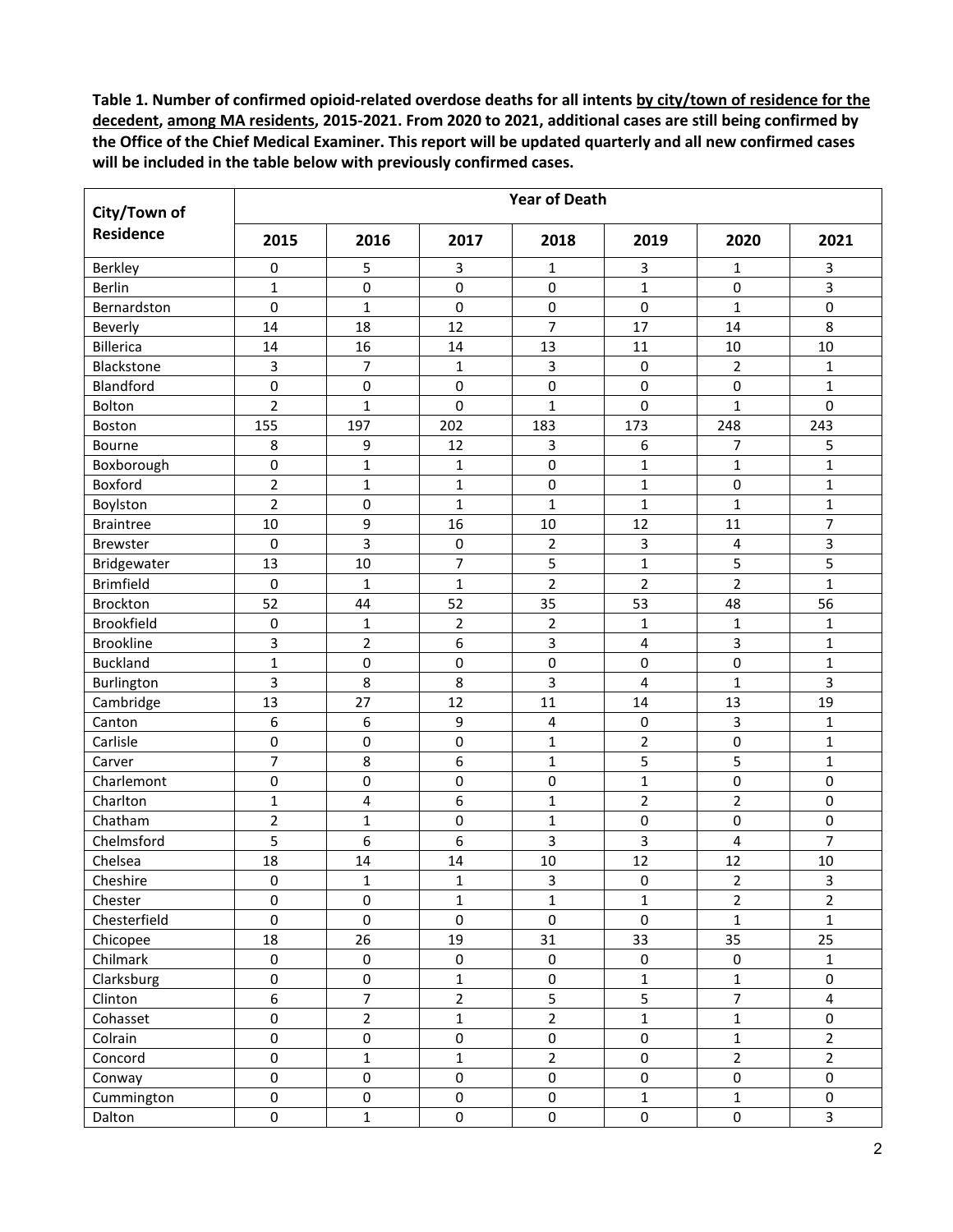| City/Town of                          | <b>Year of Death</b> |                |                         |                |                  |                         |                         |  |  |  |  |
|---------------------------------------|----------------------|----------------|-------------------------|----------------|------------------|-------------------------|-------------------------|--|--|--|--|
| <b>Residence</b>                      | 2015                 | 2016           | 2017                    | 2018           | 2019             | 2020                    | 2021                    |  |  |  |  |
| Danvers                               | 7                    | 4              | 9                       | 8              | 5                | 9                       | 4                       |  |  |  |  |
| Dartmouth                             | $\overline{2}$       | 9              | 6                       | 4              | 10               | 5                       | 6                       |  |  |  |  |
| Dedham                                | 5                    | 11             | 3                       | 5              | 3                | $\overline{7}$          | 10                      |  |  |  |  |
| Deerfield                             | $\mathbf{1}$         | $\pmb{0}$      | $\pmb{0}$               | $\mathbf{1}$   | $\pmb{0}$        | 0                       | 3                       |  |  |  |  |
| Dennis                                | $\overline{2}$       | 6              | 5                       | 14             | 6                | 10                      | 10                      |  |  |  |  |
| Dighton                               | $\pmb{0}$            | 3              | $\mathbf{1}$            | $\overline{2}$ | $\pmb{0}$        | 0                       | 1                       |  |  |  |  |
| Douglas                               | $\overline{2}$       | $\overline{2}$ | $\overline{2}$          | $\overline{2}$ | $\mathbf 2$      | $\mathbf{1}$            | $\overline{\mathbf{4}}$ |  |  |  |  |
| Dover                                 | $\pmb{0}$            | $\pmb{0}$      | $\mathbf{1}$            | 0              | $\mathbf{1}$     | $\mathbf 0$             | 0                       |  |  |  |  |
| Dracut                                | 8                    | 6              | 5                       | 10             | 11               | $\overline{7}$          | 9                       |  |  |  |  |
| Dudley                                | $\mathbf 0$          | $\mathbf{1}$   | 3                       | 5              | $\pmb{0}$        | $\mathbf{1}$            | 5                       |  |  |  |  |
| Dunstable                             | 0                    | $\pmb{0}$      | $\mathbf{1}$            | $\mathbf{1}$   | $\mathbf{1}$     | 0                       | 0                       |  |  |  |  |
| Duxbury                               | $\mathbf{1}$         | 3              | $\mathbf{1}$            | 0              | $\mathbf 2$      | 3                       | $\overline{2}$          |  |  |  |  |
| East Bridgewater                      | $\overline{2}$       | $\overline{1}$ | $\overline{\mathbf{4}}$ | 6              | $\overline{2}$   | 6                       | 3                       |  |  |  |  |
| East Brookfield                       | $\pmb{0}$            | $\pmb{0}$      | $\pmb{0}$               | $\pmb{0}$      | $\mathbf{1}$     | $\pmb{0}$               | $\mathbf{1}$            |  |  |  |  |
| East Longmeadow                       | 4                    | $\overline{2}$ | $\pmb{0}$               | $\mathbf{1}$   | $\mathsf{3}$     | $\overline{c}$          | $\mathbf{1}$            |  |  |  |  |
| Eastham                               | $\overline{2}$       | $\mathbf 0$    | $\mathbf{1}$            | 0              | $\overline{2}$   | $\overline{2}$          | 3                       |  |  |  |  |
| Easthampton                           | $\mathbf 1$          | 5              | $\overline{\mathbf{4}}$ | 6              | 3                | 5                       | 4                       |  |  |  |  |
| Easton                                | 8                    | 8              | $\overline{7}$          | 5              | $\mathbf 2$      | 3                       | 9                       |  |  |  |  |
| Edgartown                             | 0                    | 0              | 0                       | 1              | $\pmb{0}$        | 0                       | $\mathbf{1}$            |  |  |  |  |
| Egremont                              | 0                    | $\pmb{0}$      | $\pmb{0}$               | 0              | $\mathbf 0$      | 0                       | $\mathbf{1}$            |  |  |  |  |
| Erving                                | $\pmb{0}$            | $\pmb{0}$      | $\pmb{0}$               | 0              | $\mathbf 1$      | 0                       | $\overline{2}$          |  |  |  |  |
| Essex                                 | $\mathbf 1$          | $\pmb{0}$      | 0                       | $\mathbf{1}$   | 0                | $\mathbf 1$             | 0                       |  |  |  |  |
| Everett                               | 17                   | 23             | 18                      | 15             | 15               | 16                      | 23                      |  |  |  |  |
| Fairhaven                             | 7                    | 4              | 8                       | 5              | 9                | 8                       | $\overline{4}$          |  |  |  |  |
| <b>Fall River</b>                     | 40                   | 64             | 55                      | 55             | 67               | 75                      | 69                      |  |  |  |  |
| Falmouth                              | 14                   | 16             | 21                      | 11             | 13               | 14                      | 20                      |  |  |  |  |
| Fitchburg                             | 19                   | 23             | 24                      | 15             | 21               | 19                      | 17                      |  |  |  |  |
| Florida                               | $\pmb{0}$            | 0              | $\pmb{0}$               | 0              | 0                | $\pmb{0}$               | 0                       |  |  |  |  |
| Foxborough                            | $\pmb{0}$            | $\overline{7}$ | $\overline{2}$          | 4              | 4                | $\overline{2}$          | 6                       |  |  |  |  |
| Framingham                            | 12                   | 18             | 8                       | 20             | 21               | 24                      | 8                       |  |  |  |  |
| Franklin                              | 7                    | 7              | $\overline{2}$          | 7              | 5                | 3                       | 3                       |  |  |  |  |
| Freetown                              | $\overline{3}$       | 3              | 6                       | 4              | 4                | $\overline{3}$          | 5                       |  |  |  |  |
| Gardner                               | 6                    | 8              | 8                       | 12             | 6                | $\overline{\mathbf{4}}$ | $11\,$                  |  |  |  |  |
| Georgetown                            | $\overline{2}$       | 1              | $\overline{\mathbf{3}}$ | $\overline{2}$ | $\mathbf{1}$     | 0                       | 0                       |  |  |  |  |
| Gill                                  | $\pmb{0}$            | $\pmb{0}$      | $\pmb{0}$               | $\pmb{0}$      | $\mathbf{1}$     | $\pmb{0}$               | $\pmb{0}$               |  |  |  |  |
| Gloucester                            | 12                   | 9              | 16                      | 17             | 14               | 12                      | 17                      |  |  |  |  |
| Goshen                                | 0                    | $\pmb{0}$      | $\pmb{0}$               | $\mathbf 0$    | $\pmb{0}$        | 0                       | 0                       |  |  |  |  |
| Gosnold                               | $\pmb{0}$            | $\pmb{0}$      | $\pmb{0}$               | $\pmb{0}$      | $\mathsf 0$      | $\pmb{0}$               | 0                       |  |  |  |  |
| Grafton                               | $\overline{2}$       | $\mathbf 1$    | $\pmb{0}$               | 3              | $\boldsymbol{6}$ | $\overline{2}$          | $\overline{2}$          |  |  |  |  |
| Granby                                | $\overline{2}$       | $\mathbf 1$    | $\mathsf 0$             | $\mathbf 1$    | $\mathsf 3$      | $\mathbf 1$             | $\pmb{0}$               |  |  |  |  |
| Granville                             | $\pmb{0}$            | $\pmb{0}$      | $\pmb{0}$               | 0              | $\mathbf{1}$     | $\pmb{0}$               | 0                       |  |  |  |  |
|                                       | $\pmb{0}$            | $\mathbf 1$    | $\pmb{0}$               | $\overline{2}$ | $\mathbf 1$      | 3                       | 0                       |  |  |  |  |
| <b>Great Barrington</b><br>Greenfield | 8                    | $\overline{7}$ | $\overline{\mathbf{4}}$ | $11\,$         | $\overline{7}$   | $\overline{7}$          | $11\,$                  |  |  |  |  |
| Groton                                | $\mathbf 1$          | $\pmb{0}$      | $\mathbf{1}$            | $\mathbf 0$    | $\overline{2}$   | $\overline{2}$          | $\mathbf 0$             |  |  |  |  |
|                                       |                      |                |                         |                |                  |                         |                         |  |  |  |  |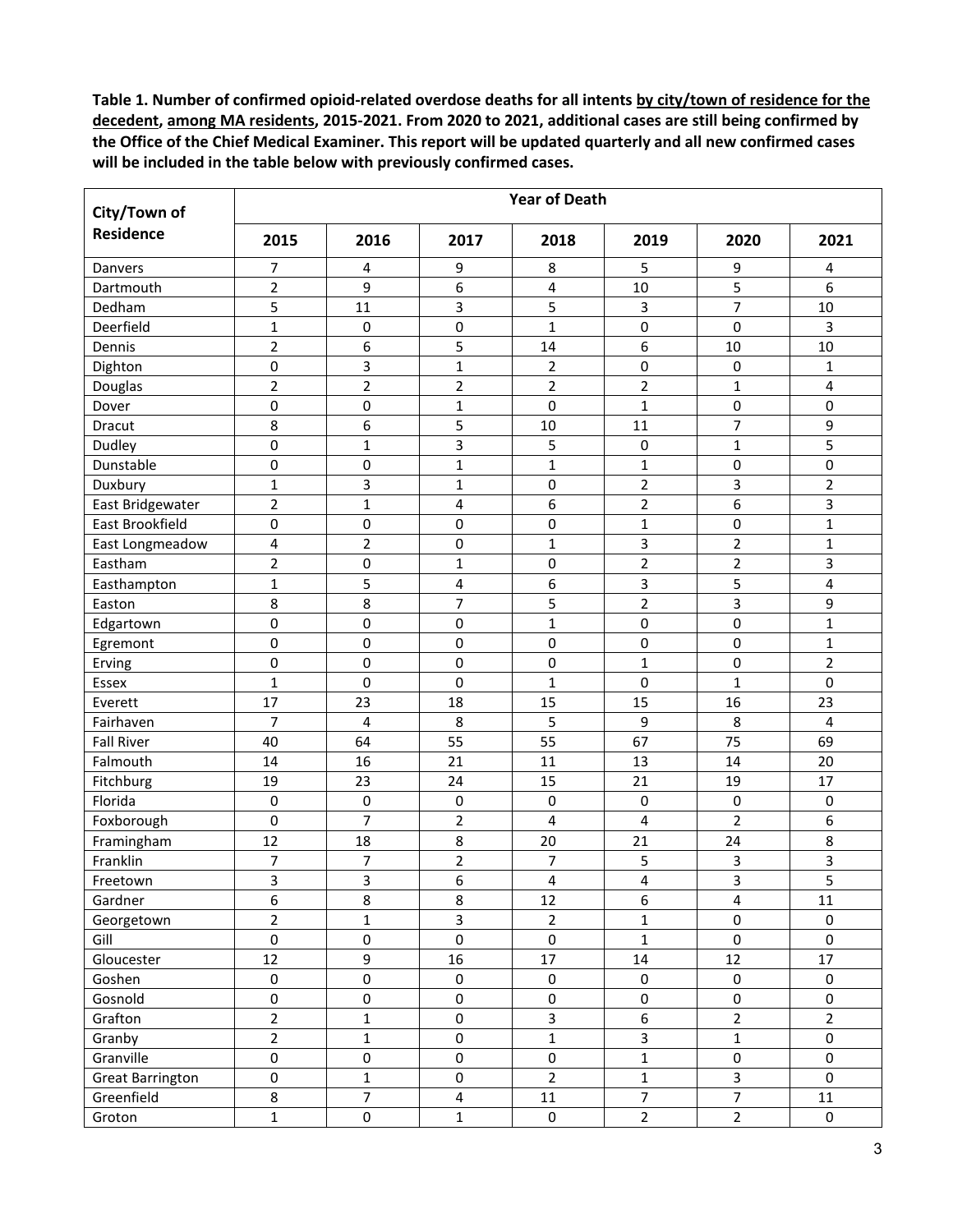| City/Town of     | <b>Year of Death</b> |                         |                         |                  |                         |                     |                     |  |  |  |  |
|------------------|----------------------|-------------------------|-------------------------|------------------|-------------------------|---------------------|---------------------|--|--|--|--|
| <b>Residence</b> | 2015                 | 2016                    | 2017                    | 2018             | 2019                    | 2020                | 2021                |  |  |  |  |
| Groveland        | 0                    | $\mathbf{1}$            | $\mathbf 1$             | 0                | $\overline{2}$          | 1                   | 1                   |  |  |  |  |
| Hadley           | 0                    | $\overline{2}$          | $\mathbf 1$             | $\overline{2}$   | $\pmb{0}$               | $\mathbf{1}$        | 3                   |  |  |  |  |
| Halifax          | $\mathbf 1$          | $\mathbf 2$             | $\pmb{0}$               | 3                | $\mathbf 2$             | 3                   | 0                   |  |  |  |  |
| Hamilton         | 0                    | 3                       | $\pmb{0}$               | $\mathbf{1}$     | 3                       | 0                   | $\overline{2}$      |  |  |  |  |
| Hampden          | 0                    | $\mathbf{1}$            | $\pmb{0}$               | 4                | $\mathbf{1}$            | $\mathbf 1$         | 4                   |  |  |  |  |
| Hancock          | 0                    | $\mathbf{1}$            | 0                       | 0                | $\pmb{0}$               | 0                   | 0                   |  |  |  |  |
| Hanover          | $\mathbf 1$          | 6                       | $\mathbf 1$             | $\overline{2}$   | $\mathbf{1}$            | 0                   | 0                   |  |  |  |  |
| Hanson           | 8                    | $\overline{2}$          | $\mathbf{1}$            | 3                | 5                       | 4                   | $\overline{2}$      |  |  |  |  |
| Hardwick         | $\overline{2}$       | $\overline{2}$          | $\pmb{0}$               | $\mathbf{1}$     | 1                       | 4                   | 0                   |  |  |  |  |
| Harvard          | 0                    | 0                       | $\pmb{0}$               | $\mathbf{1}$     | $\pmb{0}$               | 0                   | $\overline{2}$      |  |  |  |  |
| Harwich          | 4                    | 3                       | $\mathbf{1}$            | $\overline{2}$   | 3                       | $\overline{2}$      | $\mathbf{1}$        |  |  |  |  |
| Hatfield         | $\mathbf{1}$         | $\mathbf{1}$            | $\mathbf{1}$            | $\mathbf{1}$     | $\mathbf 0$             | 0                   | $\mathbf{1}$        |  |  |  |  |
| Haverhill        | 30                   | 38                      | 28                      | 25               | 24                      | 31                  | 33                  |  |  |  |  |
| Hawley           | 0                    | $\pmb{0}$               | $\pmb{0}$               | $\boldsymbol{0}$ | $\pmb{0}$               | $\mathbf 1$         | $\pmb{0}$           |  |  |  |  |
| Heath            | 0                    | $\pmb{0}$               | $\mathsf 0$             | 0                | $\pmb{0}$               | $\mathsf 0$         | 0                   |  |  |  |  |
| Hingham          | 0                    | $\mathbf{1}$            | $\mathbf{1}$            | $\overline{2}$   | $\overline{2}$          | $\overline{2}$      | $\overline{2}$      |  |  |  |  |
| Hinsdale         | $\mathbf 1$          | 2                       | 0                       | $\pmb{0}$        | 1                       | 3                   | 0                   |  |  |  |  |
| Holbrook         | 4                    | 7                       | $\overline{\mathbf{4}}$ | 8                | 4                       | $\overline{2}$      | 5                   |  |  |  |  |
| Holden           | 4                    | 5                       | $\mathbf 1$             | 3                | $\mathbf 1$             | $\overline{2}$      | 3                   |  |  |  |  |
| Holland          | $\mathbf 1$          | $\pmb{0}$               | $\mathbf 0$             | 0                | $\mathbf 0$             | $\mathbf{1}$        | $\mathbf{1}$        |  |  |  |  |
| Holliston        | 5                    | $\mathbf{1}$            | 3                       | $\mathbf{1}$     | $\mathbf{1}$            | $\mathbf{1}$        | 3                   |  |  |  |  |
| Holyoke          | 6                    | 11                      | 13                      | 14               | 16                      | 21                  | 23                  |  |  |  |  |
| Hopedale         | 0                    | $\mathbf{1}$            | $\mathbf 2$             | 1                | $\pmb{0}$               | 1                   | $\pmb{0}$           |  |  |  |  |
| Hopkinton        | 4                    | $\pmb{0}$               | 3                       | 3                | $\mathbf{1}$            | $\overline{2}$      | $\mathbf{1}$        |  |  |  |  |
| Hubbardston      | $\overline{2}$       | $\mathbf{1}$            | $\mathbf{1}$            | $\overline{2}$   | $\mathbf 1$             | $\mathbf{1}$        | $\mathbf{1}$        |  |  |  |  |
| Hudson           | 6                    | 3                       | $\overline{\mathbf{4}}$ | 6                | $\overline{7}$          | 8                   | 4                   |  |  |  |  |
| Hull             | 4                    | 5                       | $\overline{7}$          | 5                | 10                      | 10                  | 6                   |  |  |  |  |
| Huntington       | 0                    | $\pmb{0}$               | $\mathsf 0$             | $\mathbf{1}$     | 0                       | $\overline{2}$      | 0                   |  |  |  |  |
| Ipswich          | 3                    | 3                       | 3                       | 5                | 5                       | 3                   | 4                   |  |  |  |  |
| Kingston         | 3                    | $\mathbf{1}$            | $\overline{7}$          | $\overline{2}$   | 8                       | 3                   | 5                   |  |  |  |  |
| Lakeville        | $\pmb{0}$            | $\mathbf{1}$            | $\overline{\mathbf{4}}$ | $\overline{2}$   | $\mathbf 2$             | 4                   | 5                   |  |  |  |  |
| Lancaster        | $\overline{2}$       | $\mathbf{1}$            | $\mathbf 2$             | 0                | 5                       | $\overline{c}$      | $\overline{2}$      |  |  |  |  |
| Lanesborough     | $\mathbf 1$          | $\mathbf{1}$            | $\overline{2}$          | $\mathbf 0$      | $\mathbf{1}$            | $\overline{2}$      | $\mathbf 1$         |  |  |  |  |
| Lawrence         | $30\,$               | 45                      | 40                      | 50               | 55                      | 39                  | 46                  |  |  |  |  |
| Lee              | $\mathbf 1$          | $\mathbf{1}$            | $\overline{3}$          | $\overline{2}$   | $\pmb{0}$               | $\overline{2}$      | $\mathbf{3}$        |  |  |  |  |
| Leicester        | $\overline{2}$       | $\overline{2}$          | $\overline{\mathbf{4}}$ | 6                | $\pmb{4}$               | 5                   | 3                   |  |  |  |  |
| Lenox            | $\pmb{0}$            | $\pmb{0}$               | $\overline{2}$          | $\mathbf 0$      | $\pmb{0}$               | $\overline{2}$      | $\pmb{0}$           |  |  |  |  |
| Leominster       | $\overline{7}$       | 13                      | 16                      | 12               | 15                      | 13                  | 12                  |  |  |  |  |
| Leverett         | $\pmb{0}$            | $\pmb{0}$               | $\mathbf 1$             | $\pmb{0}$        | $\mathsf 0$             | $\pmb{0}$           | $\mathbf{1}$        |  |  |  |  |
| Lexington        | 3                    | $\overline{2}$          | $\pmb{0}$               | 3                | $\mathbf 1$             | 0                   | $\mathsf{O}\xspace$ |  |  |  |  |
| Leyden           | $\pmb{0}$            | $\pmb{0}$               | $\pmb{0}$               | $\pmb{0}$        | $\mathsf{O}\xspace$     | 0                   | $\mathsf{O}\xspace$ |  |  |  |  |
| Lincoln          | $\pmb{0}$            | $\mathbf{1}$            | $\pmb{0}$               | $\pmb{0}$        | $\pmb{0}$               | $\overline{2}$      | $\mathbf 1$         |  |  |  |  |
| Littleton        | $\pmb{0}$            | $\overline{2}$          | $\mathbf 1$             | $\mathbf 1$      | $\mathbf{3}$            | $\mathsf{O}\xspace$ | $\mathbf 1$         |  |  |  |  |
| Longmeadow       | $\mathsf{O}\xspace$  | $\overline{\mathbf{3}}$ | $\mathsf{O}\xspace$     | $\overline{2}$   | $\overline{\mathbf{3}}$ | $\mathbf 1$         | $\overline{2}$      |  |  |  |  |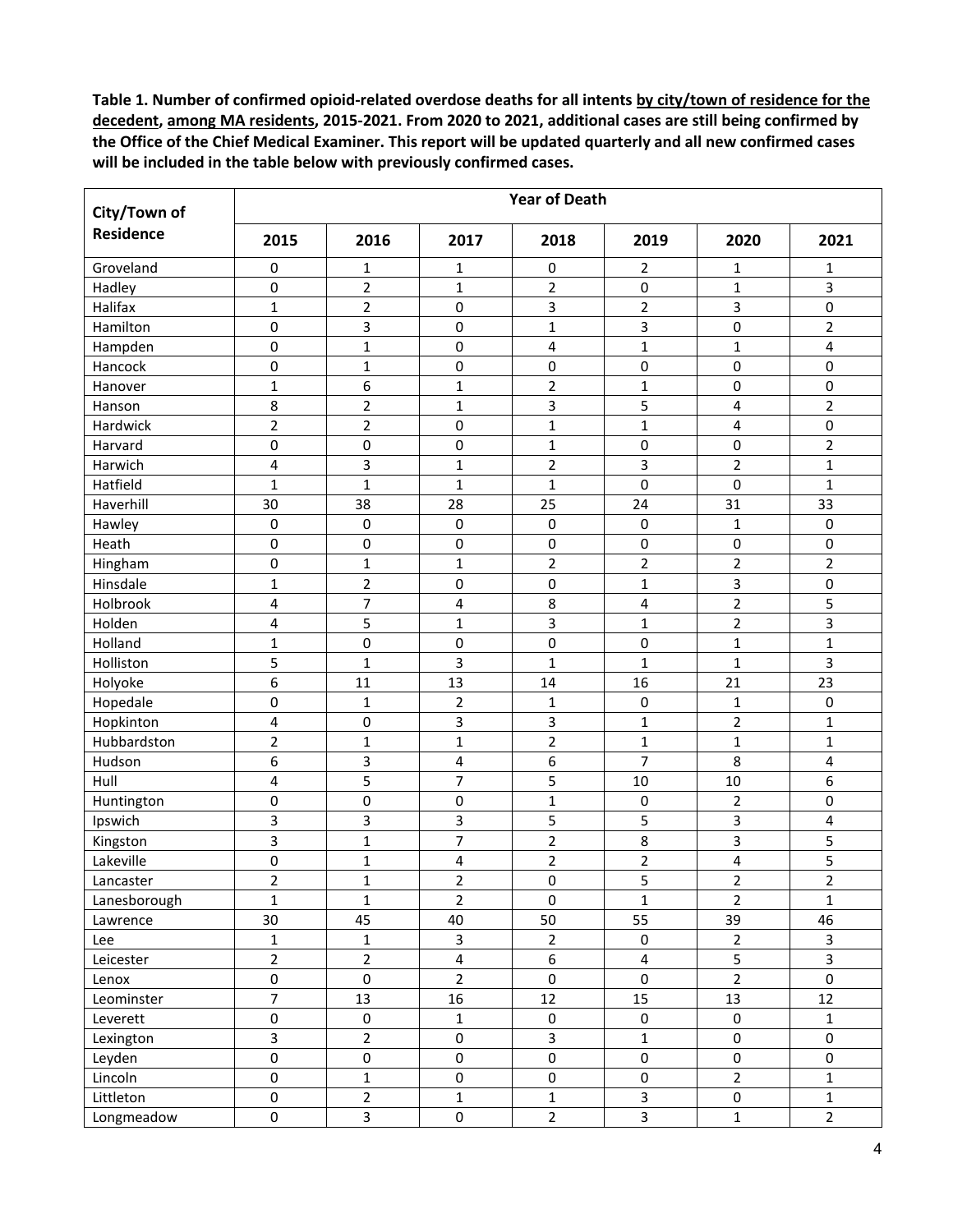| City/Town of     | <b>Year of Death</b>    |                |                         |                         |                  |                |                         |  |  |  |  |
|------------------|-------------------------|----------------|-------------------------|-------------------------|------------------|----------------|-------------------------|--|--|--|--|
| <b>Residence</b> | 2015                    | 2016           | 2017                    | 2018                    | 2019             | 2020           | 2021                    |  |  |  |  |
| Lowell           | 65                      | 68             | 53                      | 65                      | 44               | 46             | 59                      |  |  |  |  |
| Ludlow           | 4                       | 7              | 4                       | $\overline{7}$          | 10               | $\overline{2}$ | $\overline{7}$          |  |  |  |  |
| Lunenburg        | $\overline{2}$          | $\mathbf{1}$   | $\overline{2}$          | 3                       | 3                | 4              | 3                       |  |  |  |  |
| Lynn             | 47                      | 46             | 63                      | 51                      | 57               | 49             | 61                      |  |  |  |  |
| Lynnfield        | 3                       | 1              | $\overline{2}$          | 5                       | 4                | 1              | 0                       |  |  |  |  |
| Malden           | 21                      | 15             | 16                      | 19                      | 13               | 24             | 21                      |  |  |  |  |
| Manchester       | 0                       | $\overline{2}$ | 0                       | $\pmb{0}$               | $\mathbf{1}$     | 0              | $\mathbf{1}$            |  |  |  |  |
| Mansfield        | 3                       | 8              | 8                       | 3                       | $\pmb{4}$        | 3              | 5                       |  |  |  |  |
| Marblehead       | $\pmb{0}$               | 4              | 5                       | 3                       | $\pmb{0}$        | $\mathbf{1}$   | $\overline{2}$          |  |  |  |  |
| Marion           | $\mathbf 1$             | $\mathbf{1}$   | $\mathbf{1}$            | $\mathbf{1}$            | $\mathbf{1}$     | $\mathbf{1}$   | $\mathbf{1}$            |  |  |  |  |
| Marlborough      | 9                       | 4              | 4                       | 14                      | 9                | 15             | 14                      |  |  |  |  |
| Marshfield       | $\overline{2}$          | 9              | 12                      | 8                       | 6                | 9              | 4                       |  |  |  |  |
| Mashpee          | 11                      | 8              | $\mathbf{1}$            | $\overline{2}$          | $\boldsymbol{6}$ | 5              | 3                       |  |  |  |  |
| Mattapoisett     | $\overline{2}$          | $\overline{c}$ | $\mathbf{1}$            | 5                       | $\overline{2}$   | $\overline{2}$ | 3                       |  |  |  |  |
| Maynard          | 3                       | 0              | $\overline{2}$          | $\mathbf 1$             | $\mathbf 2$      | $\overline{2}$ | 4                       |  |  |  |  |
| Medfield         | $\mathbf 0$             | $\overline{1}$ | $\mathbf 0$             | $\overline{2}$          | $\pmb{0}$        | $\mathbf{1}$   | 0                       |  |  |  |  |
| Medford          | 21                      | 18             | 18                      | 8                       | 10               | 8              | 12                      |  |  |  |  |
| Medway           | $\mathbf{1}$            | 3              | 0                       | 3                       | $\pmb{0}$        | $\mathbf{1}$   | $\pmb{0}$               |  |  |  |  |
| Melrose          | $\overline{2}$          | 10             | 11                      | 8                       | $\pmb{4}$        | 3              | 7                       |  |  |  |  |
| Mendon           | $\mathbf 1$             | 0              | 0                       | $\overline{2}$          | $\overline{2}$   | $\mathbf{1}$   | 0                       |  |  |  |  |
| Merrimac         | $\overline{2}$          | $\mathbf{1}$   | 1                       | $\mathbf{1}$            | $\overline{2}$   | $\pmb{0}$      | $\mathbf{1}$            |  |  |  |  |
| Methuen          | $\overline{7}$          | 14             | 20                      | 18                      | 15               | 14             | 11                      |  |  |  |  |
| Middleborough    | 13                      | 11             | 7                       | 6                       | 12               | 14             | 11                      |  |  |  |  |
| Middlefield      | 0                       | $\mathbf 0$    | $\pmb{0}$               | 0                       | $\mathbf 0$      | $\mathbf{1}$   | $\mathbf{1}$            |  |  |  |  |
| Middleton        | 4                       | $\overline{2}$ | 3                       | $\overline{2}$          | $\overline{2}$   | $\pmb{0}$      | $\overline{2}$          |  |  |  |  |
| Milford          | 4                       | 12             | 6                       | 6                       | 4                | $\overline{2}$ | 9                       |  |  |  |  |
| Millbury         | $\overline{\mathbf{4}}$ | 4              | $\overline{7}$          | $\overline{7}$          | 8                | 6              | $\overline{2}$          |  |  |  |  |
| Millis           | $\mathbf{1}$            | 4              | $\mathbf{1}$            | $\overline{2}$          | $\mathbf{1}$     | $\overline{2}$ | $\mathbf{1}$            |  |  |  |  |
| Millville        | $\mathbf{1}$            | 0              | $\pmb{0}$               | 0                       | $\pmb{0}$        | $\mathbf{1}$   | $\mathbf{1}$            |  |  |  |  |
| Milton           | $\overline{2}$          | 6              | $\mathbf{1}$            | $\overline{7}$          | $\overline{2}$   | $\overline{2}$ | $\overline{2}$          |  |  |  |  |
| Monroe           | $\pmb{0}$               | 0              | $\pmb{0}$               | 0                       | $\pmb{0}$        | $\mathsf 0$    | 0                       |  |  |  |  |
|                  | $\mathbf 0$             | 3              | $\mathbf{1}$            | $\overline{2}$          | 3                | 5              | 3                       |  |  |  |  |
| Monson           | $\mathbf 1$             |                | $\overline{2}$          | $\overline{2}$          | $\overline{2}$   | $\overline{2}$ | $\overline{7}$          |  |  |  |  |
| Montague         |                         | 3              |                         |                         |                  |                |                         |  |  |  |  |
| Monterey         | $\pmb{0}$               | 0              | $\pmb{0}$               | 0                       | $\pmb{0}$        | 0              | 1                       |  |  |  |  |
| Montgomery       | $\pmb{0}$               | $\mathbf{1}$   | $\pmb{0}$               | $\pmb{0}$               | $\pmb{0}$        | $\mathbf{1}$   | $\pmb{0}$               |  |  |  |  |
| Mount Washington | $\mathsf{O}\xspace$     | $\pmb{0}$      | $\pmb{0}$               | $\pmb{0}$               | $\pmb{0}$        | $\mathbf{1}$   | 0                       |  |  |  |  |
| Nahant           | $\mathbf 1$             | $\overline{2}$ | $\pmb{0}$               | $\pmb{0}$               | $\mathbf 2$      | 0              | 3                       |  |  |  |  |
| Nantucket        | $\mathbf 1$             | $\overline{2}$ | $\overline{\mathbf{3}}$ | $\mathbf 1$             | $\overline{2}$   | $\mathbf{1}$   | $\overline{\mathbf{4}}$ |  |  |  |  |
| Natick           | 5                       | 3              | $\overline{7}$          | $\overline{\mathbf{4}}$ | $\overline{5}$   | 5              | $\overline{7}$          |  |  |  |  |
| Needham          | $\mathbf 1$             | $\mathbf{1}$   | $\mathbf 1$             | $\overline{2}$          | $\mathbf 1$      | $\overline{2}$ | 3                       |  |  |  |  |
| New Ashford      | $\mathbf{1}$            | $\pmb{0}$      | $\pmb{0}$               | $\mathbf 0$             | $\pmb{0}$        | $\mathbf 0$    | $\pmb{0}$               |  |  |  |  |
| New Bedford      | 55                      | 57             | 45                      | 54                      | 75               | 64             | 81                      |  |  |  |  |
| New Braintree    | $\pmb{0}$               | $\mathbf 0$    | $\pmb{0}$               | $\mathsf{O}\xspace$     | $\pmb{0}$        | $\mathbf 1$    | $\mathbf{1}$            |  |  |  |  |
| New Marlborough  | $\pmb{0}$               | 0              | $\mathbf{1}$            | $\mathbf 1$             | $\pmb{0}$        | $\pmb{0}$      | 0                       |  |  |  |  |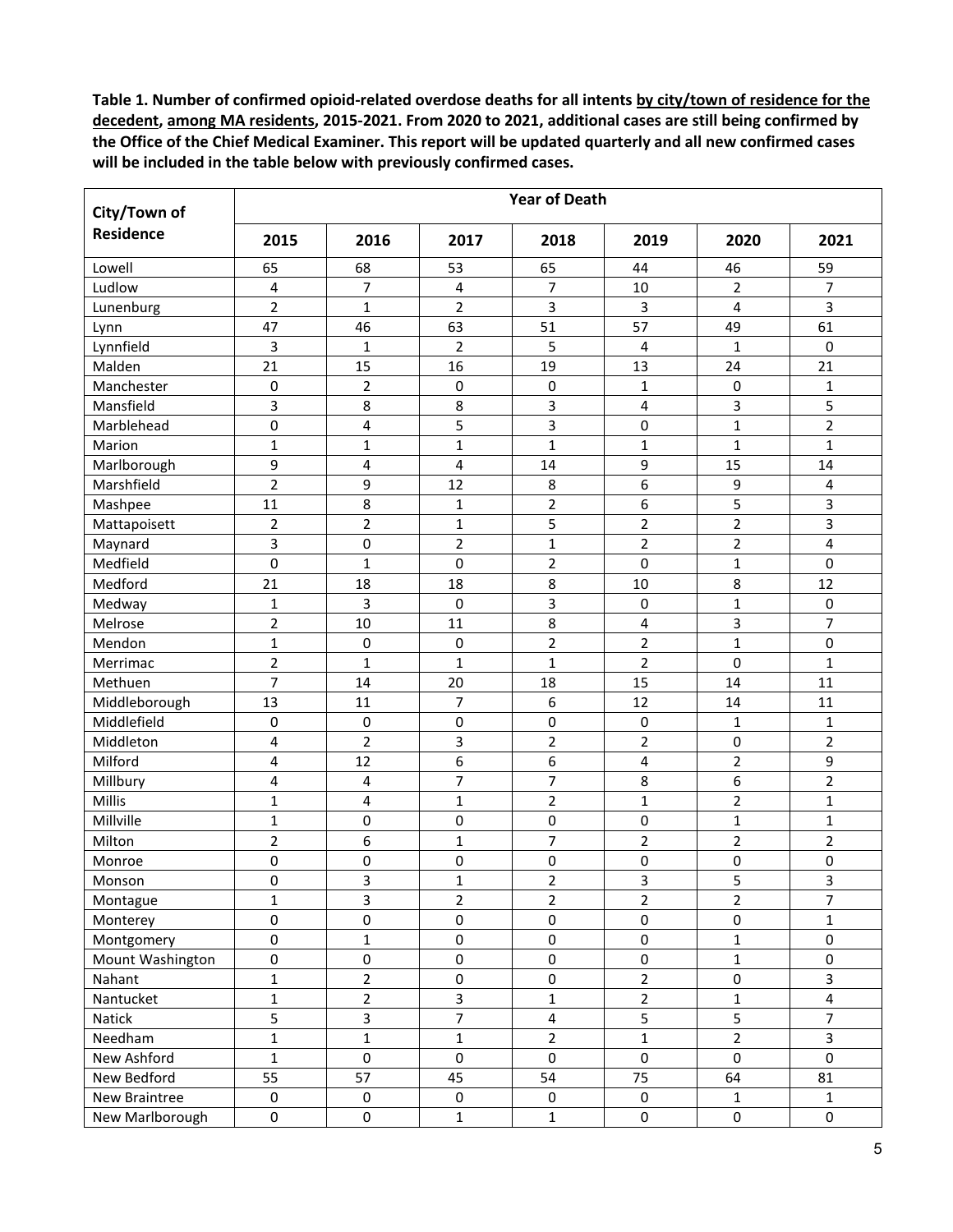| City/Town of     | <b>Year of Death</b>    |                |                         |                         |                         |                  |                         |  |  |  |  |
|------------------|-------------------------|----------------|-------------------------|-------------------------|-------------------------|------------------|-------------------------|--|--|--|--|
| <b>Residence</b> | 2015                    | 2016           | 2017                    | 2018                    | 2019                    | 2020             | 2021                    |  |  |  |  |
| New Salem        | 1                       | 0              | 0                       | 0                       | $\mathbf 0$             | 1                | 0                       |  |  |  |  |
| Newbury          | $\overline{2}$          | 1              | $\mathbf{1}$            | $\overline{2}$          | $\pmb{0}$               | $\mathbf{1}$     | $\mathbf{1}$            |  |  |  |  |
| Newburyport      | $\overline{2}$          | 4              | 5                       | 4                       | 3                       | $\overline{2}$   | 5                       |  |  |  |  |
| Newton           | $\overline{7}$          | 16             | 9                       | 4                       | $\overline{7}$          | $\overline{7}$   | 9                       |  |  |  |  |
| Norfolk          | $\overline{2}$          | 3              | $\pmb{0}$               | $\overline{2}$          | $\mathbf 0$             | $\overline{2}$   | 0                       |  |  |  |  |
| North Adams      | 6                       | 6              | 5                       | $\overline{2}$          | 10                      | 13               | 9                       |  |  |  |  |
| North Andover    | 4                       | 3              | 4                       | $\mathbf{1}$            | 5                       | $\overline{2}$   | 6                       |  |  |  |  |
| North Attleboro  | 8                       | 8              | 9                       | 5                       | 4                       | 9                | 7                       |  |  |  |  |
| North Brookfield | $\pmb{0}$               | 3              | $\mathbf{1}$            | $\pmb{0}$               | $\mathbf{1}$            | 0                | $\mathbf{1}$            |  |  |  |  |
| North Reading    | $\overline{2}$          | $\overline{2}$ | 6                       | 5                       | $\overline{2}$          | 4                | $\overline{2}$          |  |  |  |  |
| Northampton      | 4                       | 8              | $\overline{7}$          | 9                       | 13                      | 8                | 11                      |  |  |  |  |
| Northborough     | $\pmb{0}$               | 3              | 3                       | $\mathbf{1}$            | 1                       | $\overline{2}$   | 1                       |  |  |  |  |
| Northbridge      | $\overline{\mathbf{4}}$ | $\overline{c}$ | 4                       | 6                       | 4                       | 3                | 5                       |  |  |  |  |
| Northfield       | $\mathbf{1}$            | 0              | 0                       | $\mathbf{1}$            | $\mathbf{1}$            | $\mathbf 1$      | 0                       |  |  |  |  |
| Norton           | $\mathbf 1$             | $\overline{7}$ | 5                       | 4                       | $\overline{7}$          | 5                | 14                      |  |  |  |  |
| Norwell          | 3                       | $\mathbf{1}$   | 3                       | $\mathbf{1}$            | 3                       | 4                | $\mathbf 0$             |  |  |  |  |
| Norwood          | $\overline{7}$          | 6              | 8                       | 6                       | 5                       | 5                | 8                       |  |  |  |  |
| Oak Bluffs       | 3                       | $\mathbf{1}$   | $\mathbf{1}$            | 0                       | $\mathbf{1}$            | 4                | $\mathbf{1}$            |  |  |  |  |
| Oakham           | $\pmb{0}$               | 0              | $\mathbf 0$             | $\mathbf{1}$            | $\mathbf 0$             | $\mathbf{1}$     | $\overline{2}$          |  |  |  |  |
| Orange           | 3                       | $\mathbf{1}$   | $\mathbf{1}$            | 4                       | $\overline{2}$          | 3                | $\overline{7}$          |  |  |  |  |
| Orleans          | 0                       | $\overline{2}$ | $\mathbf 0$             | 5                       | $\mathbf{1}$            | $\mathbf{1}$     | $\mathbf{1}$            |  |  |  |  |
| Otis             | $\pmb{0}$               | $\mathbf{1}$   | $\pmb{0}$               | 0                       | $\pmb{0}$               | $\mathsf 0$      | 0                       |  |  |  |  |
| Oxford           | $\overline{\mathbf{4}}$ | $\overline{7}$ | 4                       | $\mathbf{1}$            | 8                       | 9                | 6                       |  |  |  |  |
| Palmer           | $\mathbf{1}$            | 4              | 3                       | 8                       | 8                       | $\overline{7}$   | 4                       |  |  |  |  |
| Paxton           | $\mathbf{1}$            | 0              | $\mathbf 0$             | $\mathbf{1}$            | 1                       | $\overline{2}$   | $\mathbf{1}$            |  |  |  |  |
| Peabody          | 11                      | 11             | 23                      | 14                      | 18                      | 18               | 13                      |  |  |  |  |
| Pelham           | 0                       | 0              | $\pmb{0}$               | 0                       | $\pmb{0}$               | 0                | 0                       |  |  |  |  |
| Pembroke         | 4                       | 8              | $\overline{7}$          | $\pmb{0}$               | 3                       | 4                | 3                       |  |  |  |  |
| Pepperell        | 3                       | $\mathbf{1}$   | $\overline{2}$          | $\overline{2}$          | 4                       | 4                | $\mathbf{1}$            |  |  |  |  |
| Peru             | $\pmb{0}$               | $\pmb{0}$      | $\mathbf{1}$            | 0                       | $\pmb{0}$               | $\mathbf 1$      | $\mathbf{1}$            |  |  |  |  |
| Petersham        | 0                       | 0              | 0                       | 0                       | $\mathbf 1$             | 0                | 0                       |  |  |  |  |
| Phillipston      | $\pmb{0}$               | 0              | $\mathbf 0$             | $\pmb{0}$               | 0                       | 0                | $\mathbf{1}$            |  |  |  |  |
| Pittsfield       | 17                      | 18             | 13                      | 19                      | 21                      | 22               | 33                      |  |  |  |  |
| Plainfield       | $\pmb{0}$               | $\mathbf 0$    | $\pmb{0}$               | $\mathsf{O}\xspace$     | $\mathbf 1$             | $\pmb{0}$        | $\mathsf{O}\xspace$     |  |  |  |  |
| Plainville       | $\pmb{0}$               | 3              | 5                       | $\mathsf{O}\xspace$     | $\overline{2}$          | 5                | $\overline{\mathbf{3}}$ |  |  |  |  |
| Plymouth         | 20                      | 25             | 24                      | 20                      | 20                      | 21               | 15                      |  |  |  |  |
| Plympton         | $\mathbf 1$             | $\overline{2}$ | $\pmb{0}$               | $\pmb{0}$               | $\mathbf 1$             | $\mathbf 1$      | 0                       |  |  |  |  |
| Princeton        | $\mathbf 1$             | $\mathbf{1}$   | $\pmb{0}$               | $\mathbf 1$             | $\mathsf 0$             | $\pmb{0}$        | 0                       |  |  |  |  |
| Provincetown     | $\pmb{0}$               | $\pmb{0}$      | $\pmb{0}$               | $\pmb{0}$               | $\mathbf 2$             | $\mathbf 1$      | $\mathbf 1$             |  |  |  |  |
| Quincy           | 47                      | 46             | 41                      | 40                      | 45                      | 42               | 49                      |  |  |  |  |
| Randolph         | 12                      | 11             | $\boldsymbol{6}$        | $10\,$                  | $\boldsymbol{6}$        | $\boldsymbol{6}$ | 13                      |  |  |  |  |
| Raynham          | $\overline{\mathbf{4}}$ | $\overline{2}$ | $\overline{\mathbf{4}}$ | $\mathbf{3}$            | $\overline{2}$          | 6                | $\boldsymbol{6}$        |  |  |  |  |
| Reading          | $\mathbf{3}$            | 4              | 6                       | 5                       | $\mathsf{3}$            | $\mathbf{1}$     | 3                       |  |  |  |  |
| Rehoboth         | $\overline{2}$          | 0              | $\overline{2}$          | $\overline{\mathbf{3}}$ | $\overline{\mathbf{4}}$ | $\overline{3}$   | $\pmb{0}$               |  |  |  |  |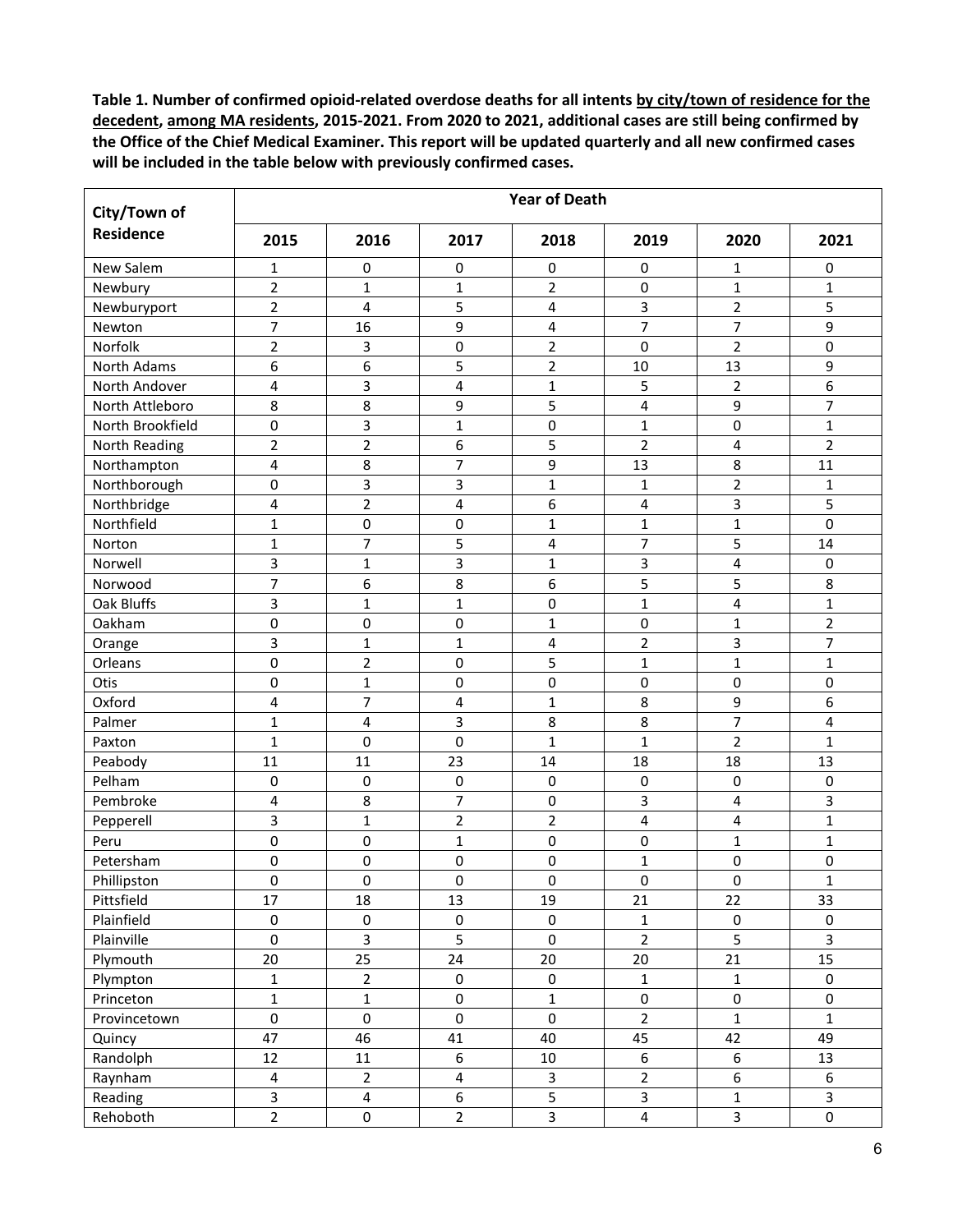| <b>Residence</b><br>2015<br>2016<br>2020<br>2021<br>2017<br>2018<br>2019<br>19<br>26<br>24<br>28<br>21<br>25<br>Revere<br>15<br>Richmond<br>0<br>0<br>0<br>0<br>1<br>0<br>0<br>$\overline{2}$<br>0<br>$\mathbf 0$<br>$\mathbf{1}$<br>$\mathbf{1}$<br>$\mathbf{1}$<br>$\mathbf{1}$<br>Rochester<br>17<br>11<br>22<br>10<br>5<br>8<br>Rockland<br>4<br>$\mathbf{1}$<br>4<br>0<br>Rockport<br>$\mathbf{1}$<br>$\overline{2}$<br>3<br>2<br>Rowe<br>0<br>$\pmb{0}$<br>0<br>0<br>$\pmb{0}$<br>0<br>0<br>3<br>0<br>$\mathbf 0$<br>$\mathbf 1$<br>Rowley<br>$\mathbf{1}$<br>0<br>$\mathbf 1$<br>$\mathbf{1}$<br>$\mathbf 0$<br>0<br>0<br>$\pmb{0}$<br>$\mathbf{1}$<br>0<br>Royalston<br>0<br>0<br>0<br>Russell<br>$\pmb{0}$<br>$\mathbf{1}$<br>0<br>0<br>$\overline{2}$<br>3<br>5<br>Rutland<br>0<br>$\mathbf{1}$<br>$\mathbf{1}$<br>$\mathbf{1}$<br>15<br>16<br>23<br>21<br>Salem<br>18<br>21<br>20<br>3<br>Salisbury<br>6<br>12<br>9<br>5<br>4<br>4<br>$\pmb{0}$<br>0<br>$\mathbf{1}$<br>Sandisfield<br>0<br>$\pmb{0}$<br>$\mathbf{1}$<br>$\pmb{0}$<br>$\overline{2}$<br>3<br>6<br>5<br>5<br>Sandwich<br>$\overline{\mathbf{4}}$<br>4<br>8<br>5<br>10<br>13<br>11<br>14<br>11<br>Saugus<br>0<br>0<br>Savoy<br>0<br>$\pmb{0}$<br>$\pmb{0}$<br>0<br>$\pmb{0}$<br>3<br>3<br>Scituate<br>4<br>$\mathbf{1}$<br>4<br>$\mathbf{1}$<br>3<br>$\mathbf 2$<br>3<br>$\overline{2}$<br>$\overline{2}$<br>Seekonk<br>4<br>$\overline{\mathbf{4}}$<br>8<br>$\overline{2}$<br>$\mathbf 2$<br>$\mathbf 1$<br>$\mathbf{1}$<br>0<br>$\mathbf{1}$<br>$\mathbf 1$<br>Sharon<br>0<br>Sheffield<br>0<br>$\mathbf 0$<br>0<br>$\mathbf{1}$<br>0<br>0<br>Shelburne<br>0<br>$\mathbf{1}$<br>0<br>0<br>$\mathbf{1}$<br>$\pmb{0}$<br>0<br>Sherborn<br>$\mathbf{1}$<br>$\pmb{0}$<br>$\pmb{0}$<br>0<br>$\mathbf 1$<br>$\mathbf{1}$<br>$\mathbf{1}$<br>0<br>3<br>0<br>3<br>3<br>$\mathbf 2$<br>Shirley<br>$\pmb{0}$<br>$\overline{7}$<br>$\overline{7}$<br>6<br>$\overline{2}$<br>8<br>4<br>3<br>Shrewsbury | City/Town of | <b>Year of Death</b> |           |   |           |   |             |   |  |  |  |  |
|-----------------------------------------------------------------------------------------------------------------------------------------------------------------------------------------------------------------------------------------------------------------------------------------------------------------------------------------------------------------------------------------------------------------------------------------------------------------------------------------------------------------------------------------------------------------------------------------------------------------------------------------------------------------------------------------------------------------------------------------------------------------------------------------------------------------------------------------------------------------------------------------------------------------------------------------------------------------------------------------------------------------------------------------------------------------------------------------------------------------------------------------------------------------------------------------------------------------------------------------------------------------------------------------------------------------------------------------------------------------------------------------------------------------------------------------------------------------------------------------------------------------------------------------------------------------------------------------------------------------------------------------------------------------------------------------------------------------------------------------------------------------------------------------------------------------------------------------------------------------------------------------------------------------------------------------------------------------------|--------------|----------------------|-----------|---|-----------|---|-------------|---|--|--|--|--|
|                                                                                                                                                                                                                                                                                                                                                                                                                                                                                                                                                                                                                                                                                                                                                                                                                                                                                                                                                                                                                                                                                                                                                                                                                                                                                                                                                                                                                                                                                                                                                                                                                                                                                                                                                                                                                                                                                                                                                                       |              |                      |           |   |           |   |             |   |  |  |  |  |
|                                                                                                                                                                                                                                                                                                                                                                                                                                                                                                                                                                                                                                                                                                                                                                                                                                                                                                                                                                                                                                                                                                                                                                                                                                                                                                                                                                                                                                                                                                                                                                                                                                                                                                                                                                                                                                                                                                                                                                       |              |                      |           |   |           |   |             |   |  |  |  |  |
|                                                                                                                                                                                                                                                                                                                                                                                                                                                                                                                                                                                                                                                                                                                                                                                                                                                                                                                                                                                                                                                                                                                                                                                                                                                                                                                                                                                                                                                                                                                                                                                                                                                                                                                                                                                                                                                                                                                                                                       |              |                      |           |   |           |   |             |   |  |  |  |  |
|                                                                                                                                                                                                                                                                                                                                                                                                                                                                                                                                                                                                                                                                                                                                                                                                                                                                                                                                                                                                                                                                                                                                                                                                                                                                                                                                                                                                                                                                                                                                                                                                                                                                                                                                                                                                                                                                                                                                                                       |              |                      |           |   |           |   |             |   |  |  |  |  |
|                                                                                                                                                                                                                                                                                                                                                                                                                                                                                                                                                                                                                                                                                                                                                                                                                                                                                                                                                                                                                                                                                                                                                                                                                                                                                                                                                                                                                                                                                                                                                                                                                                                                                                                                                                                                                                                                                                                                                                       |              |                      |           |   |           |   |             |   |  |  |  |  |
|                                                                                                                                                                                                                                                                                                                                                                                                                                                                                                                                                                                                                                                                                                                                                                                                                                                                                                                                                                                                                                                                                                                                                                                                                                                                                                                                                                                                                                                                                                                                                                                                                                                                                                                                                                                                                                                                                                                                                                       |              |                      |           |   |           |   |             |   |  |  |  |  |
|                                                                                                                                                                                                                                                                                                                                                                                                                                                                                                                                                                                                                                                                                                                                                                                                                                                                                                                                                                                                                                                                                                                                                                                                                                                                                                                                                                                                                                                                                                                                                                                                                                                                                                                                                                                                                                                                                                                                                                       |              |                      |           |   |           |   |             |   |  |  |  |  |
|                                                                                                                                                                                                                                                                                                                                                                                                                                                                                                                                                                                                                                                                                                                                                                                                                                                                                                                                                                                                                                                                                                                                                                                                                                                                                                                                                                                                                                                                                                                                                                                                                                                                                                                                                                                                                                                                                                                                                                       |              |                      |           |   |           |   |             |   |  |  |  |  |
|                                                                                                                                                                                                                                                                                                                                                                                                                                                                                                                                                                                                                                                                                                                                                                                                                                                                                                                                                                                                                                                                                                                                                                                                                                                                                                                                                                                                                                                                                                                                                                                                                                                                                                                                                                                                                                                                                                                                                                       |              |                      |           |   |           |   |             |   |  |  |  |  |
|                                                                                                                                                                                                                                                                                                                                                                                                                                                                                                                                                                                                                                                                                                                                                                                                                                                                                                                                                                                                                                                                                                                                                                                                                                                                                                                                                                                                                                                                                                                                                                                                                                                                                                                                                                                                                                                                                                                                                                       |              |                      |           |   |           |   |             |   |  |  |  |  |
|                                                                                                                                                                                                                                                                                                                                                                                                                                                                                                                                                                                                                                                                                                                                                                                                                                                                                                                                                                                                                                                                                                                                                                                                                                                                                                                                                                                                                                                                                                                                                                                                                                                                                                                                                                                                                                                                                                                                                                       |              |                      |           |   |           |   |             |   |  |  |  |  |
|                                                                                                                                                                                                                                                                                                                                                                                                                                                                                                                                                                                                                                                                                                                                                                                                                                                                                                                                                                                                                                                                                                                                                                                                                                                                                                                                                                                                                                                                                                                                                                                                                                                                                                                                                                                                                                                                                                                                                                       |              |                      |           |   |           |   |             |   |  |  |  |  |
|                                                                                                                                                                                                                                                                                                                                                                                                                                                                                                                                                                                                                                                                                                                                                                                                                                                                                                                                                                                                                                                                                                                                                                                                                                                                                                                                                                                                                                                                                                                                                                                                                                                                                                                                                                                                                                                                                                                                                                       |              |                      |           |   |           |   |             |   |  |  |  |  |
|                                                                                                                                                                                                                                                                                                                                                                                                                                                                                                                                                                                                                                                                                                                                                                                                                                                                                                                                                                                                                                                                                                                                                                                                                                                                                                                                                                                                                                                                                                                                                                                                                                                                                                                                                                                                                                                                                                                                                                       |              |                      |           |   |           |   |             |   |  |  |  |  |
|                                                                                                                                                                                                                                                                                                                                                                                                                                                                                                                                                                                                                                                                                                                                                                                                                                                                                                                                                                                                                                                                                                                                                                                                                                                                                                                                                                                                                                                                                                                                                                                                                                                                                                                                                                                                                                                                                                                                                                       |              |                      |           |   |           |   |             |   |  |  |  |  |
|                                                                                                                                                                                                                                                                                                                                                                                                                                                                                                                                                                                                                                                                                                                                                                                                                                                                                                                                                                                                                                                                                                                                                                                                                                                                                                                                                                                                                                                                                                                                                                                                                                                                                                                                                                                                                                                                                                                                                                       |              |                      |           |   |           |   |             |   |  |  |  |  |
|                                                                                                                                                                                                                                                                                                                                                                                                                                                                                                                                                                                                                                                                                                                                                                                                                                                                                                                                                                                                                                                                                                                                                                                                                                                                                                                                                                                                                                                                                                                                                                                                                                                                                                                                                                                                                                                                                                                                                                       |              |                      |           |   |           |   |             |   |  |  |  |  |
|                                                                                                                                                                                                                                                                                                                                                                                                                                                                                                                                                                                                                                                                                                                                                                                                                                                                                                                                                                                                                                                                                                                                                                                                                                                                                                                                                                                                                                                                                                                                                                                                                                                                                                                                                                                                                                                                                                                                                                       |              |                      |           |   |           |   |             |   |  |  |  |  |
|                                                                                                                                                                                                                                                                                                                                                                                                                                                                                                                                                                                                                                                                                                                                                                                                                                                                                                                                                                                                                                                                                                                                                                                                                                                                                                                                                                                                                                                                                                                                                                                                                                                                                                                                                                                                                                                                                                                                                                       |              |                      |           |   |           |   |             |   |  |  |  |  |
|                                                                                                                                                                                                                                                                                                                                                                                                                                                                                                                                                                                                                                                                                                                                                                                                                                                                                                                                                                                                                                                                                                                                                                                                                                                                                                                                                                                                                                                                                                                                                                                                                                                                                                                                                                                                                                                                                                                                                                       |              |                      |           |   |           |   |             |   |  |  |  |  |
|                                                                                                                                                                                                                                                                                                                                                                                                                                                                                                                                                                                                                                                                                                                                                                                                                                                                                                                                                                                                                                                                                                                                                                                                                                                                                                                                                                                                                                                                                                                                                                                                                                                                                                                                                                                                                                                                                                                                                                       |              |                      |           |   |           |   |             |   |  |  |  |  |
|                                                                                                                                                                                                                                                                                                                                                                                                                                                                                                                                                                                                                                                                                                                                                                                                                                                                                                                                                                                                                                                                                                                                                                                                                                                                                                                                                                                                                                                                                                                                                                                                                                                                                                                                                                                                                                                                                                                                                                       |              |                      |           |   |           |   |             |   |  |  |  |  |
|                                                                                                                                                                                                                                                                                                                                                                                                                                                                                                                                                                                                                                                                                                                                                                                                                                                                                                                                                                                                                                                                                                                                                                                                                                                                                                                                                                                                                                                                                                                                                                                                                                                                                                                                                                                                                                                                                                                                                                       |              |                      |           |   |           |   |             |   |  |  |  |  |
|                                                                                                                                                                                                                                                                                                                                                                                                                                                                                                                                                                                                                                                                                                                                                                                                                                                                                                                                                                                                                                                                                                                                                                                                                                                                                                                                                                                                                                                                                                                                                                                                                                                                                                                                                                                                                                                                                                                                                                       |              |                      |           |   |           |   |             |   |  |  |  |  |
|                                                                                                                                                                                                                                                                                                                                                                                                                                                                                                                                                                                                                                                                                                                                                                                                                                                                                                                                                                                                                                                                                                                                                                                                                                                                                                                                                                                                                                                                                                                                                                                                                                                                                                                                                                                                                                                                                                                                                                       |              |                      |           |   |           |   |             |   |  |  |  |  |
|                                                                                                                                                                                                                                                                                                                                                                                                                                                                                                                                                                                                                                                                                                                                                                                                                                                                                                                                                                                                                                                                                                                                                                                                                                                                                                                                                                                                                                                                                                                                                                                                                                                                                                                                                                                                                                                                                                                                                                       | Shutesbury   | 0                    | $\pmb{0}$ | 0 | $\pmb{0}$ | 0 | $\mathbf 1$ | 0 |  |  |  |  |
| 5<br>5<br>$\overline{2}$<br>5<br>4<br>Somerset<br>4<br>4                                                                                                                                                                                                                                                                                                                                                                                                                                                                                                                                                                                                                                                                                                                                                                                                                                                                                                                                                                                                                                                                                                                                                                                                                                                                                                                                                                                                                                                                                                                                                                                                                                                                                                                                                                                                                                                                                                              |              |                      |           |   |           |   |             |   |  |  |  |  |
| 7<br>Somerville<br>18<br>21<br>16<br>17<br>14<br>15                                                                                                                                                                                                                                                                                                                                                                                                                                                                                                                                                                                                                                                                                                                                                                                                                                                                                                                                                                                                                                                                                                                                                                                                                                                                                                                                                                                                                                                                                                                                                                                                                                                                                                                                                                                                                                                                                                                   |              |                      |           |   |           |   |             |   |  |  |  |  |
| $\overline{2}$<br>3<br>5<br>5<br>South Hadley<br>4<br>6<br>4                                                                                                                                                                                                                                                                                                                                                                                                                                                                                                                                                                                                                                                                                                                                                                                                                                                                                                                                                                                                                                                                                                                                                                                                                                                                                                                                                                                                                                                                                                                                                                                                                                                                                                                                                                                                                                                                                                          |              |                      |           |   |           |   |             |   |  |  |  |  |
| $\overline{2}$<br>$\mathbf{1}$<br>$\mathbf{1}$<br>0<br>$\mathsf 0$<br>Southampton<br>0<br>$\mathbf 1$                                                                                                                                                                                                                                                                                                                                                                                                                                                                                                                                                                                                                                                                                                                                                                                                                                                                                                                                                                                                                                                                                                                                                                                                                                                                                                                                                                                                                                                                                                                                                                                                                                                                                                                                                                                                                                                                 |              |                      |           |   |           |   |             |   |  |  |  |  |
| $\overline{2}$<br>0<br>$\mathbf 1$<br>$\pmb{0}$<br>$\mathbf{1}$<br>$\mathsf 0$<br>$\mathbf{1}$<br>Southborough                                                                                                                                                                                                                                                                                                                                                                                                                                                                                                                                                                                                                                                                                                                                                                                                                                                                                                                                                                                                                                                                                                                                                                                                                                                                                                                                                                                                                                                                                                                                                                                                                                                                                                                                                                                                                                                        |              |                      |           |   |           |   |             |   |  |  |  |  |
| 7<br>5<br>5<br>Southbridge<br>12<br>14<br>15<br>11                                                                                                                                                                                                                                                                                                                                                                                                                                                                                                                                                                                                                                                                                                                                                                                                                                                                                                                                                                                                                                                                                                                                                                                                                                                                                                                                                                                                                                                                                                                                                                                                                                                                                                                                                                                                                                                                                                                    |              |                      |           |   |           |   |             |   |  |  |  |  |
| $\overline{3}$<br>6<br>$\overline{c}$<br>4<br>$\mathbf 1$<br>$\mathbf 1$<br>5<br>Southwick                                                                                                                                                                                                                                                                                                                                                                                                                                                                                                                                                                                                                                                                                                                                                                                                                                                                                                                                                                                                                                                                                                                                                                                                                                                                                                                                                                                                                                                                                                                                                                                                                                                                                                                                                                                                                                                                            |              |                      |           |   |           |   |             |   |  |  |  |  |
| 3<br>5<br>5<br>$\overline{4}$<br>$\overline{2}$<br>$10\,$<br>$\overline{\mathbf{4}}$<br>Spencer                                                                                                                                                                                                                                                                                                                                                                                                                                                                                                                                                                                                                                                                                                                                                                                                                                                                                                                                                                                                                                                                                                                                                                                                                                                                                                                                                                                                                                                                                                                                                                                                                                                                                                                                                                                                                                                                       |              |                      |           |   |           |   |             |   |  |  |  |  |
| Springfield<br>40<br>38<br>$72\,$<br>89<br>43<br>82<br>84                                                                                                                                                                                                                                                                                                                                                                                                                                                                                                                                                                                                                                                                                                                                                                                                                                                                                                                                                                                                                                                                                                                                                                                                                                                                                                                                                                                                                                                                                                                                                                                                                                                                                                                                                                                                                                                                                                             |              |                      |           |   |           |   |             |   |  |  |  |  |
| $\overline{2}$<br>$\pmb{0}$<br>$\overline{2}$<br>$\overline{2}$<br>Sterling<br>$\mathbf 1$<br>$\mathbf 1$<br>$\pmb{0}$                                                                                                                                                                                                                                                                                                                                                                                                                                                                                                                                                                                                                                                                                                                                                                                                                                                                                                                                                                                                                                                                                                                                                                                                                                                                                                                                                                                                                                                                                                                                                                                                                                                                                                                                                                                                                                                |              |                      |           |   |           |   |             |   |  |  |  |  |
| Stockbridge<br>0<br>$\pmb{0}$<br>$\mathbf 1$<br>$\mathbf 0$<br>$\mathbf{1}$<br>$\mathbf 1$<br>$\pmb{0}$                                                                                                                                                                                                                                                                                                                                                                                                                                                                                                                                                                                                                                                                                                                                                                                                                                                                                                                                                                                                                                                                                                                                                                                                                                                                                                                                                                                                                                                                                                                                                                                                                                                                                                                                                                                                                                                               |              |                      |           |   |           |   |             |   |  |  |  |  |
| $\overline{7}$<br>6<br>9<br>8<br>6<br>6<br>$\overline{\mathbf{4}}$<br>Stoneham                                                                                                                                                                                                                                                                                                                                                                                                                                                                                                                                                                                                                                                                                                                                                                                                                                                                                                                                                                                                                                                                                                                                                                                                                                                                                                                                                                                                                                                                                                                                                                                                                                                                                                                                                                                                                                                                                        |              |                      |           |   |           |   |             |   |  |  |  |  |
| $\overline{7}$<br>6<br>14<br>15<br>18<br>11<br>$10\,$<br>Stoughton                                                                                                                                                                                                                                                                                                                                                                                                                                                                                                                                                                                                                                                                                                                                                                                                                                                                                                                                                                                                                                                                                                                                                                                                                                                                                                                                                                                                                                                                                                                                                                                                                                                                                                                                                                                                                                                                                                    |              |                      |           |   |           |   |             |   |  |  |  |  |
| $\mathbf{1}$<br>$\mathbf 1$<br>Stow<br>$\mathbf 1$<br>$\pmb{0}$<br>$\mathbf 1$<br>$\mathbf{1}$<br>$1\,$                                                                                                                                                                                                                                                                                                                                                                                                                                                                                                                                                                                                                                                                                                                                                                                                                                                                                                                                                                                                                                                                                                                                                                                                                                                                                                                                                                                                                                                                                                                                                                                                                                                                                                                                                                                                                                                               |              |                      |           |   |           |   |             |   |  |  |  |  |
| 5<br>$\mathbf 2$<br>$\mathbf 1$<br>$\mathbf 1$<br>Sturbridge<br>$\mathbf 1$<br>$\mathbf{1}$<br>$\mathbf{1}$                                                                                                                                                                                                                                                                                                                                                                                                                                                                                                                                                                                                                                                                                                                                                                                                                                                                                                                                                                                                                                                                                                                                                                                                                                                                                                                                                                                                                                                                                                                                                                                                                                                                                                                                                                                                                                                           |              |                      |           |   |           |   |             |   |  |  |  |  |
| $\overline{3}$<br>$\overline{3}$<br>0<br>$\pmb{0}$<br>$\pmb{0}$<br>$\pmb{0}$<br>$\mathsf{O}\xspace$<br>Sudbury                                                                                                                                                                                                                                                                                                                                                                                                                                                                                                                                                                                                                                                                                                                                                                                                                                                                                                                                                                                                                                                                                                                                                                                                                                                                                                                                                                                                                                                                                                                                                                                                                                                                                                                                                                                                                                                        |              |                      |           |   |           |   |             |   |  |  |  |  |
| 0<br>$\pmb{0}$<br>Sunderland<br>$\mathbf 1$<br>$\mathbf 1$<br>$\mathbf{1}$<br>$\mathsf{O}\xspace$<br>$\mathbf{1}$                                                                                                                                                                                                                                                                                                                                                                                                                                                                                                                                                                                                                                                                                                                                                                                                                                                                                                                                                                                                                                                                                                                                                                                                                                                                                                                                                                                                                                                                                                                                                                                                                                                                                                                                                                                                                                                     |              |                      |           |   |           |   |             |   |  |  |  |  |
| $\overline{2}$<br>$\overline{2}$<br>$\overline{2}$<br>$\mathbf 1$<br>$\pmb{0}$<br>$\pmb{0}$<br>Sutton<br>$\mathsf{O}\xspace$                                                                                                                                                                                                                                                                                                                                                                                                                                                                                                                                                                                                                                                                                                                                                                                                                                                                                                                                                                                                                                                                                                                                                                                                                                                                                                                                                                                                                                                                                                                                                                                                                                                                                                                                                                                                                                          |              |                      |           |   |           |   |             |   |  |  |  |  |
| $\overline{2}$<br>$\overline{2}$<br>$\overline{\mathbf{3}}$<br>$\overline{2}$<br>$\overline{4}$<br>$\mathbf 0$<br>Swampscott<br>4                                                                                                                                                                                                                                                                                                                                                                                                                                                                                                                                                                                                                                                                                                                                                                                                                                                                                                                                                                                                                                                                                                                                                                                                                                                                                                                                                                                                                                                                                                                                                                                                                                                                                                                                                                                                                                     |              |                      |           |   |           |   |             |   |  |  |  |  |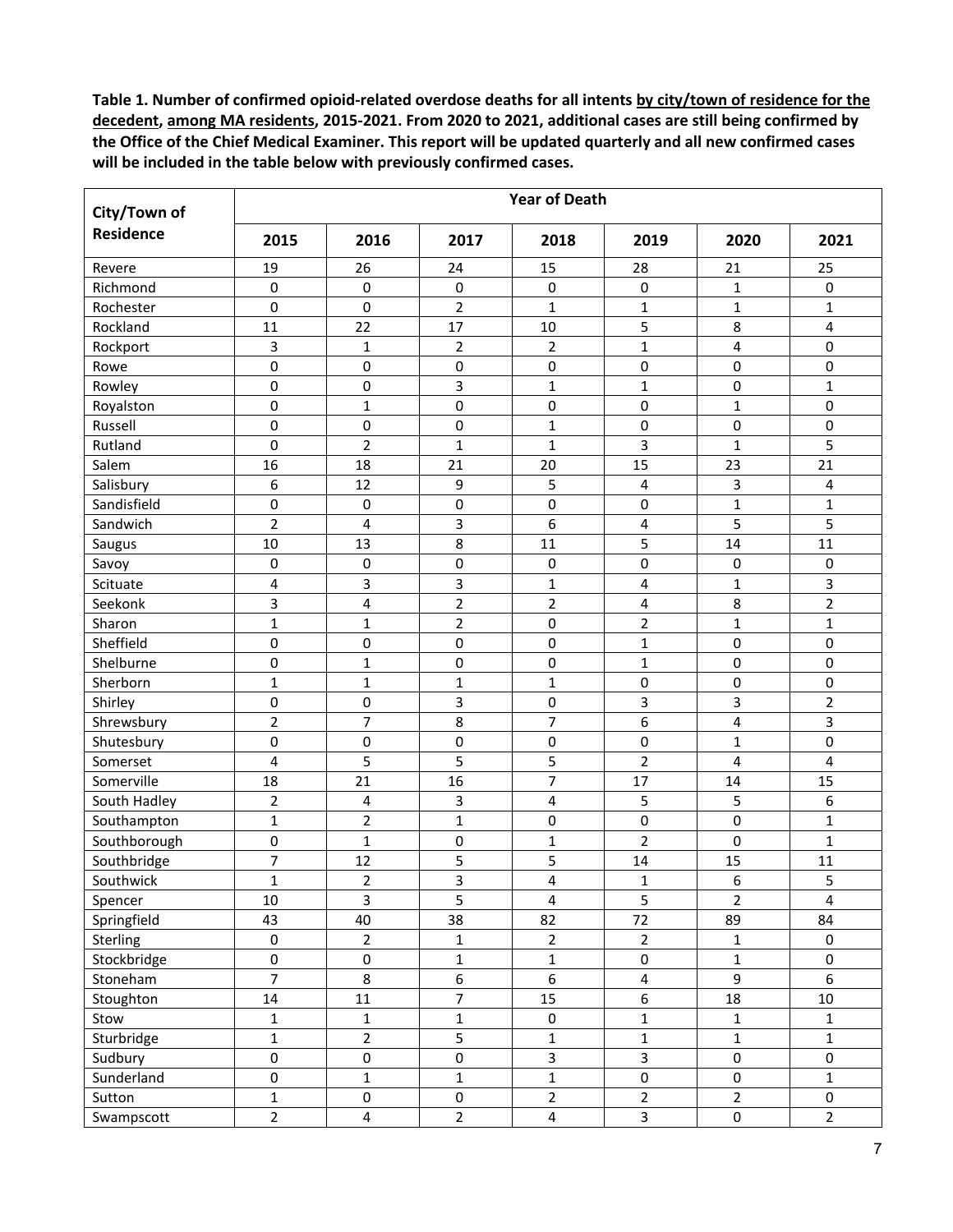| City/Town of        | <b>Year of Death</b>    |                         |                  |                |                         |                         |                |  |  |  |  |
|---------------------|-------------------------|-------------------------|------------------|----------------|-------------------------|-------------------------|----------------|--|--|--|--|
| <b>Residence</b>    | 2015                    | 2016                    | 2017             | 2018           | 2019                    | 2020                    | 2021           |  |  |  |  |
| Swansea             | 0                       | $\mathbf{1}$            | 5                | $\overline{7}$ | 6                       | 5                       | $\overline{7}$ |  |  |  |  |
| Taunton             | 16                      | 29                      | 29               | 35             | 27                      | 16                      | 35             |  |  |  |  |
| Templeton           | $\overline{2}$          | 5                       | $\overline{2}$   | 4              | $\mathbf{1}$            | $\mathbf{1}$            | 5              |  |  |  |  |
| Tewksbury           | 9                       | 13                      | 11               | 7              | 6                       | 5                       | 10             |  |  |  |  |
| Tisbury             | 3                       | 1                       | 1                | 3              | $\mathbf 2$             | $\mathbf{1}$            | 2              |  |  |  |  |
| Tolland             | 0                       | 0                       | 0                | $\mathbf{1}$   | $\pmb{0}$               | $\pmb{0}$               | 0              |  |  |  |  |
| Topsfield           | $\mathsf 0$             | $\mathbf{1}$            | 1                | $\pmb{0}$      | $\mathbf{1}$            | $\overline{2}$          | 0              |  |  |  |  |
| Townsend            | $\mathbf{1}$            | $\overline{2}$          | 4                | $\overline{2}$ | $\overline{2}$          | $\overline{2}$          | 0              |  |  |  |  |
| Truro               | $\mathsf 0$             | 1                       | 0                | $\pmb{0}$      | $\pmb{0}$               | 0                       | 0              |  |  |  |  |
| Tyngsborough        | 5                       | $\mathbf{1}$            | 3                | 5              | $\overline{2}$          | $\mathbf{1}$            | $\overline{2}$ |  |  |  |  |
| Tyringham           | $\mathbf{1}$            | 0                       | 0                | 0              | $\pmb{0}$               | 0                       | 0              |  |  |  |  |
| Upton               | $\mathbf 0$             | $\overline{2}$          | $\mathbf 1$      | $\overline{2}$ | $\overline{2}$          | $\mathbf{1}$            | 3              |  |  |  |  |
| Uxbridge            | 4                       | 0                       | $\mathbf 1$      | 3              | $\mathbf{1}$            | 3                       | 5              |  |  |  |  |
| Wakefield           | 8                       | 10                      | 9                | 10             | $\overline{\mathbf{4}}$ | 5                       | 13             |  |  |  |  |
| Wales               | $\mathbf 0$             | 0                       | $\mathbf{1}$     | $\overline{2}$ | $\mathbf{1}$            | $\mathbf{1}$            | $\overline{2}$ |  |  |  |  |
| Walpole             | $\overline{\mathbf{4}}$ | 7                       | 4                | 10             | 5                       | $\mathbf{1}$            | 5              |  |  |  |  |
| Waltham             | 11                      | 16                      | 15               | $\overline{7}$ | 15                      | 6                       | 11             |  |  |  |  |
| Ware                | $\overline{2}$          | 9                       | $\overline{2}$   | 4              | 6                       | 3                       | 13             |  |  |  |  |
| Wareham             | 7                       | 15                      | 17               | 15             | 14                      | 16                      | 17             |  |  |  |  |
| Warren              | $\overline{2}$          | 0                       | $\mathbf 1$      | $\mathbf{1}$   | $\overline{2}$          | $\overline{2}$          | $\overline{2}$ |  |  |  |  |
| Warwick             | $\mathbf{1}$            | $\pmb{0}$               | 0                | $\pmb{0}$      | $\pmb{0}$               | $\mathbf{1}$            | 0              |  |  |  |  |
| Washington          | 0                       | $\pmb{0}$               | $\pmb{0}$        | $\pmb{0}$      | $\pmb{0}$               | $\pmb{0}$               | 0              |  |  |  |  |
| Watertown           | 11                      | 9                       | 9                | 3              | 8                       | 4                       | 11             |  |  |  |  |
| Wayland             | $\mathbf{1}$            | $\mathbf 2$             | $\overline{2}$   | $\overline{2}$ | $\mathbf{1}$            | $\mathbf{1}$            | 1              |  |  |  |  |
| Webster             | 8                       | 5                       | $10\,$           | 9              | 11                      | 8                       | 5              |  |  |  |  |
| Wellesley           | $\overline{2}$          | $\mathbf{1}$            | 1                | $\mathbf 1$    | $\pmb{0}$               | $\mathbf{1}$            | 3              |  |  |  |  |
| Wellfleet           | $\mathbf 0$             | 0                       | $\overline{2}$   | $\pmb{0}$      | $\mathbf{1}$            | $\mathbf{1}$            | 0              |  |  |  |  |
| Wendell             | $\pmb{0}$               | 0                       | 0                | $\pmb{0}$      | $\pmb{0}$               | 0                       | 0              |  |  |  |  |
| Wenham              | $\mathbf{1}$            | 0                       | $\mathbf 1$      | $\overline{2}$ | $\pmb{0}$               | $\pmb{0}$               | $\mathbf{1}$   |  |  |  |  |
| West Boylston       | $\mathsf 0$             | $\mathbf{1}$            | 3                | 4              | 3                       | $\mathbf{1}$            | $\mathbf{1}$   |  |  |  |  |
| West Bridgewater    | $\mathsf 0$             | 3                       | 3                | $\overline{2}$ | $\mathsf 0$             | $\overline{2}$          | 3              |  |  |  |  |
| West Brookfield     | $\mathbf 0$             | $\mathbf{1}$            | $\overline{0}$   | $\mathbf 0$    | $\mathbf 1$             | 0                       | $\mathbf 1$    |  |  |  |  |
| <b>West Newbury</b> | $\pmb{0}$               | $\mathsf{O}\xspace$     | $\pmb{0}$        | 0              | $\pmb{0}$               | $\mathbf 1$             | $\pmb{0}$      |  |  |  |  |
| West Springfield    | 6                       | 9                       | 11               | 14             | 11                      | 12                      | 15             |  |  |  |  |
| West Stockbridge    | $\mathbf{1}$            | 0                       | $\pmb{0}$        | $\pmb{0}$      | $\mathbf 1$             | $\pmb{0}$               | $\pmb{0}$      |  |  |  |  |
| West Tisbury        | $\mathbf 0$             | $\mathbf{1}$            | $\pmb{0}$        | $\pmb{0}$      | $\pmb{0}$               | $\mathbf 1$             | 0              |  |  |  |  |
| Westborough         | 3                       | 4                       | 3                | 6              | $\mathbf{1}$            | $\overline{2}$          | $\mathbf 0$    |  |  |  |  |
| Westfield           | $\overline{7}$          | 15                      | 10               | 19             | 20                      | 8                       | 18             |  |  |  |  |
| Westford            | $\mathbf 0$             | $\mathbf{3}$            | $\overline{7}$   | $\overline{2}$ | $\mathbf 0$             | $\overline{4}$          | 4              |  |  |  |  |
| Westhampton         | $\mathsf 0$             | $\pmb{0}$               | $\mathbf 0$      | $\pmb{0}$      | $\pmb{0}$               | $\pmb{0}$               | 0              |  |  |  |  |
| Westminster         | $\pmb{0}$               | $\pmb{0}$               | $\overline{2}$   | $\overline{4}$ | $\overline{2}$          | $\overline{\mathbf{3}}$ | 0              |  |  |  |  |
| Weston              | $\pmb{0}$               | $\pmb{0}$               | $\overline{2}$   | 0              | $\pmb{0}$               | $\mathbf 1$             | 0              |  |  |  |  |
| Westport            | $\overline{2}$          | $\overline{\mathbf{4}}$ | $\boldsymbol{6}$ | 8              | 8                       | $\overline{\mathbf{3}}$ | 5              |  |  |  |  |
| Westwood            | $\mathbf{1}$            | 5                       | $\mathsf{O}$     | $\pmb{0}$      | $\pmb{0}$               | $\mathbf 0$             | $\mathbf 1$    |  |  |  |  |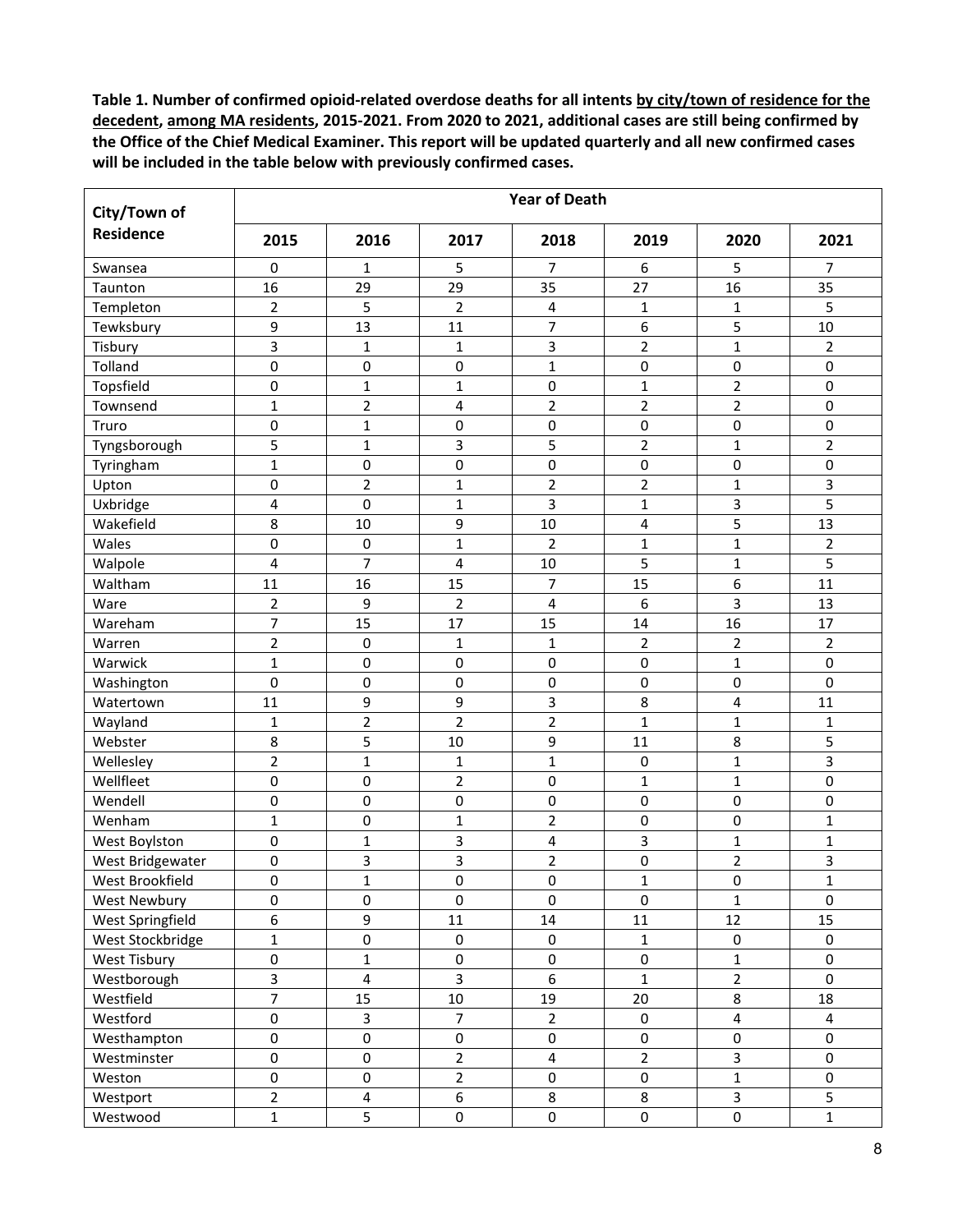| City/Town of     | <b>Year of Death</b> |              |              |                |              |                |              |  |  |
|------------------|----------------------|--------------|--------------|----------------|--------------|----------------|--------------|--|--|
| <b>Residence</b> | 2015                 | 2016         | 2017         | 2018           | 2019         | 2020           | 2021         |  |  |
| Weymouth         | 25                   | 40           | 34           | 16             | 15           | 25             | 19           |  |  |
| Whately          | 0                    | $\mathbf 0$  | 0            | 1              | 1            | 1              | 1            |  |  |
| Whitman          | 8                    | 1            | 10           | 4              | 7            | 4              | 4            |  |  |
| Wilbraham        | $\overline{2}$       | 1            | 0            | 1              | 0            | $\overline{2}$ | 4            |  |  |
| Williamsburg     | 0                    | 0            | 1            | $\mathbf{1}$   | $\mathbf{1}$ | 0              | 0            |  |  |
| Williamstown     | 0                    | 1            | 0            | 1              | 0            | 0              | 0            |  |  |
| Wilmington       | 8                    | 5            | 6            | 6              | 5            | 4              | 6            |  |  |
| Winchendon       | $\overline{2}$       | $\mathbf{1}$ | 3            | 5              | 5            | 6              | 4            |  |  |
| Winchester       | $\mathbf{1}$         | 2            | $\mathbf{1}$ | $\overline{2}$ | $\mathbf{1}$ | 0              | $\mathbf{1}$ |  |  |
| Windsor          | 0                    | 0            | 0            | 0              | 0            | 0              | $\mathbf{1}$ |  |  |
| Winthrop         | 7                    | 4            | 11           | $\overline{7}$ | 5            | 6              | 6            |  |  |
| Woburn           | 7                    | 17           | 16           | 14             | 13           | 12             | 12           |  |  |
| Worcester        | 84                   | 77           | 86           | 99             | 81           | 103            | 105          |  |  |
| Worthington      | 0                    | $\mathbf 0$  | 0            | 0              | $\mathbf 0$  | 0              | 1            |  |  |
| Wrentham         | 3                    | 5            | 5            | 1              | 0            | 3              | 1            |  |  |
| Yarmouth         | 9                    | 7            | 8            | 7              | 8            | 10             | 11           |  |  |
| Unknown          | $\mathbf{1}$         | 0            | 0            | 0              | $\Omega$     | 0              | $\mathbf 0$  |  |  |
| <b>Total</b>     | 1,747                | 2,110        | 2,006        | 2,013          | 2,005        | 2,090          | 2,234        |  |  |

Please note that 2017 to 2021 death data are preliminary and subject to updates. Case reviews of deaths are evaluated and updated on an ongoing basis. A large number of death certificates have yet to be assigned final cause of death codes. The information presented in this city/town table only includes confirmed cases. Data updated on 04/01/2022.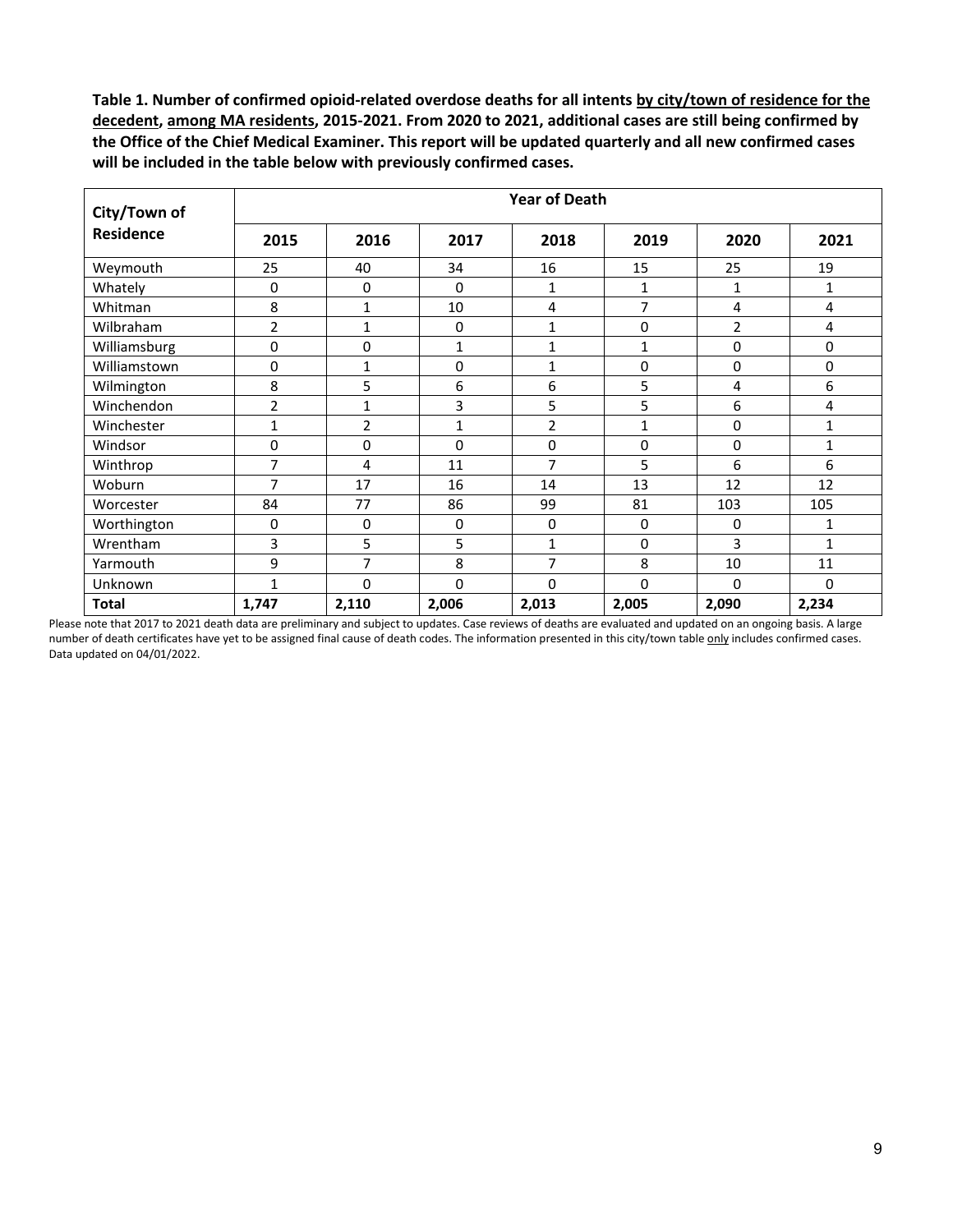| <b>City/Town of Death</b> |                         |                     |                | <b>Year of Death</b>    |                          |                         |                |
|---------------------------|-------------------------|---------------------|----------------|-------------------------|--------------------------|-------------------------|----------------|
| <b>Occurrence</b>         | 2015                    | 2016                | 2017           | 2018                    | 2019                     | 2020                    | 2021           |
| Abington                  | 6                       | 2                   | 3              | 5                       | 4                        | 1                       | 4              |
| Acton                     | $\overline{2}$          | 3                   | 0              | $\mathbf{1}$            | 0                        | 3                       | 3              |
| Acushnet                  | 4                       | 2                   | 4              | 0                       | 0                        | $\mathbf{1}$            | 0              |
| Adams                     | 3                       | 1                   | 0              | 4                       | $\mathbf{1}$             | $\overline{2}$          | $\overline{2}$ |
| Agawam                    | $\overline{\mathbf{c}}$ | 0                   | 4              | 8                       | 4                        | 8                       | 4              |
| Alford                    | $\mathbf 0$             | $\mathbf 0$         | $\pmb{0}$      | 0                       | 0                        | 0                       | 0              |
| Amesbury                  | 6                       | 1                   | 4              | 6                       | $\overline{2}$           | $\overline{2}$          | 7              |
| Amherst                   | $\mathbf{1}$            | 3                   | $\mathbf{1}$   | $\overline{2}$          | $\mathbf 1$              | 0                       | 0              |
| Andover                   | $\mathbf 2$             | 3                   | $\overline{2}$ | $\mathbf 2$             | 0                        | 0                       | 5              |
| Aquinnah                  | $\pmb{0}$               | $\pmb{0}$           | 0              | $\pmb{0}$               | 0                        | 0                       | 0              |
| Arlington                 | 4                       | $\mathbf 2$         | $\mathbf 1$    | $\overline{2}$          | $\overline{\mathcal{I}}$ | $\overline{2}$          | $\overline{2}$ |
| Ashburnham                | 1                       | $\mathbf 1$         | 0              | $\pmb{0}$               | $\overline{2}$           | $\mathbf{1}$            | 0              |
| Ashby                     | 0                       | 0                   | $\mathbf{1}$   | 0                       | $\mathbf{1}$             | 0                       | $\mathbf{1}$   |
| Ashfield                  | $\mathbf 0$             | $\pmb{0}$           | 0              | $\mathbf{1}$            | 0                        | 0                       | 0              |
| Ashland                   | $\mathbf{1}$            | $\overline{2}$      | $\overline{2}$ | 0                       | $\mathbf 1$              | $\mathbf{1}$            | 0              |
| Athol                     | $\overline{2}$          | 4                   | 5              | 10                      | $\overline{7}$           | 14                      | 13             |
| Attleboro                 | 17                      | 23                  | 40             | 17                      | 22                       | 22                      | 29             |
| Auburn                    | 1                       | 0                   | 1              | 1                       | 0                        | $\overline{2}$          | 3              |
| Avon                      | $\pmb{0}$               | $\mathbf 1$         | $\mathbf 1$    | $\overline{2}$          | $\mathbf{1}$             | $\mathbf{1}$            | $\mathbf{1}$   |
| Ayer                      | 1                       | 10                  | 3              | $\overline{2}$          | 4                        | $\overline{2}$          | 2              |
| Barnstable                | 26                      | 30                  | 23             | 35                      | 30                       | 30                      | 31             |
| <b>Barre</b>              | 0                       | 0                   | 0              | 1                       | $\overline{2}$           | 0                       | 0              |
| Becket                    | $\mathbf{1}$            | $\mathbf 0$         | 0              | 0                       | $\mathbf 1$              | 0                       | 0              |
| Bedford                   | 1                       | $\overline{2}$      | $\overline{2}$ | $\mathbf{1}$            | 4                        | $\overline{2}$          | 3              |
| Belchertown               | 0                       | $\mathbf{1}$        | 3              | 6                       | 3                        | 3                       | 0              |
| Bellingham                | $\mathbf 2$             | $\mathbf{1}$        | $\mathbf{1}$   | $\overline{c}$          | $\mathbf 2$              | 0                       | 4              |
| Belmont                   | $\mathbf{1}$            | $\mathbf{1}$        | $\mathbf 2$    | $\mathbf{1}$            | $\mathbf 1$              | $\overline{2}$          | $\overline{2}$ |
| Berkley                   | $\pmb{0}$               | $\overline{2}$      | $\overline{2}$ | $\mathbf{1}$            | $\mathbf{1}$             | 0                       | 3              |
| Berlin                    | 1                       | 0                   | 0              | $\pmb{0}$               | 0                        | $\mathbf{1}$            | $\overline{2}$ |
| Bernardston               | $\mathbf 0$             | $\pmb{0}$           | 0              | 0                       | 0                        | $\mathbf{1}$            | 0              |
| Beverly                   | 14                      | 28                  | 18             | 12                      | 17                       | 16                      | 8              |
| Billerica                 | 8                       | 9                   | 8              | 8                       | 3                        | 5                       | $\overline{7}$ |
| Blackstone                | 1                       | $\mathsf{3}$        | $\mathbf 1$    | $\pmb{0}$               | $\overline{2}$           | $\mathbf{1}$            | $\mathbf{1}$   |
| Blandford                 | $\pmb{0}$               | $\pmb{0}$           | $\pmb{0}$      | $\pmb{0}$               | $\pmb{0}$                | 0                       | $\pmb{0}$      |
| Bolton                    | $\pmb{0}$               | 1                   | $\mathbf{1}$   | $\pmb{0}$               | 0                        | $\mathbf{1}$            | 0              |
| Boston                    | 232                     | 264                 | 283            | 247                     | 258                      | 311                     | 322            |
| Bourne                    | $\sqrt{4}$              | $\boldsymbol{6}$    | $\mathbf{1}$   | $\overline{\mathbf{4}}$ | $\overline{4}$           | 6                       | $\overline{2}$ |
| Boxborough                | $\mathbf 0$             | $\pmb{0}$           | $\mathbf 1$    | $\pmb{0}$               | 0                        | $\mathbf{1}$            | $\mathbf{1}$   |
| Boxford                   | $\pmb{0}$               | $\pmb{0}$           | $\pmb{0}$      | $\pmb{0}$               | $\mathbf{1}$             | 0                       | $\mathbf 0$    |
| Boylston                  | $\mathbf{1}$            | $\pmb{0}$           | $\mathbf 0$    | $\pmb{0}$               | $\pmb{0}$                | 0                       | $\mathbf{1}$   |
| <b>Braintree</b>          | $\overline{7}$          | $\overline{7}$      | $10\,$         | 6                       | 9                        | 8                       | $\overline{7}$ |
| Brewster                  | $\mathbf{1}$            | $\mathbf 1$         | $\mathbf 1$    | $\pmb{0}$               | $\overline{\mathbf{3}}$  | $\overline{\mathbf{3}}$ | $\mathbf{1}$   |
| Bridgewater               | $\sqrt{4}$              | $\mathbf 2$         | $\mathsf S$    | 1                       | $\overline{\mathbf{3}}$  | 5                       | $\mathbf{3}$   |
| Brimfield                 | $\mathbf 0$             | $\pmb{0}$           | $\pmb{0}$      | $\overline{2}$          | $\overline{2}$           | $\overline{2}$          | $\mathsf{O}$   |
| Brockton                  | 90                      | 70                  | 74             | 51                      | 63                       | 80                      | 84             |
| Brookfield                | $\pmb{0}$               | $\mathsf{O}\xspace$ | $\overline{2}$ | $\mathbf 1$             | $\mathsf{O}\xspace$      | $\mathbf{1}$            | $\mathbf 0$    |
| <b>Brookline</b>          | $\overline{3}$          | $\overline{2}$      | $\overline{a}$ | $\mathbf{3}$            | $\overline{2}$           | $\overline{2}$          | $\mathbf{1}$   |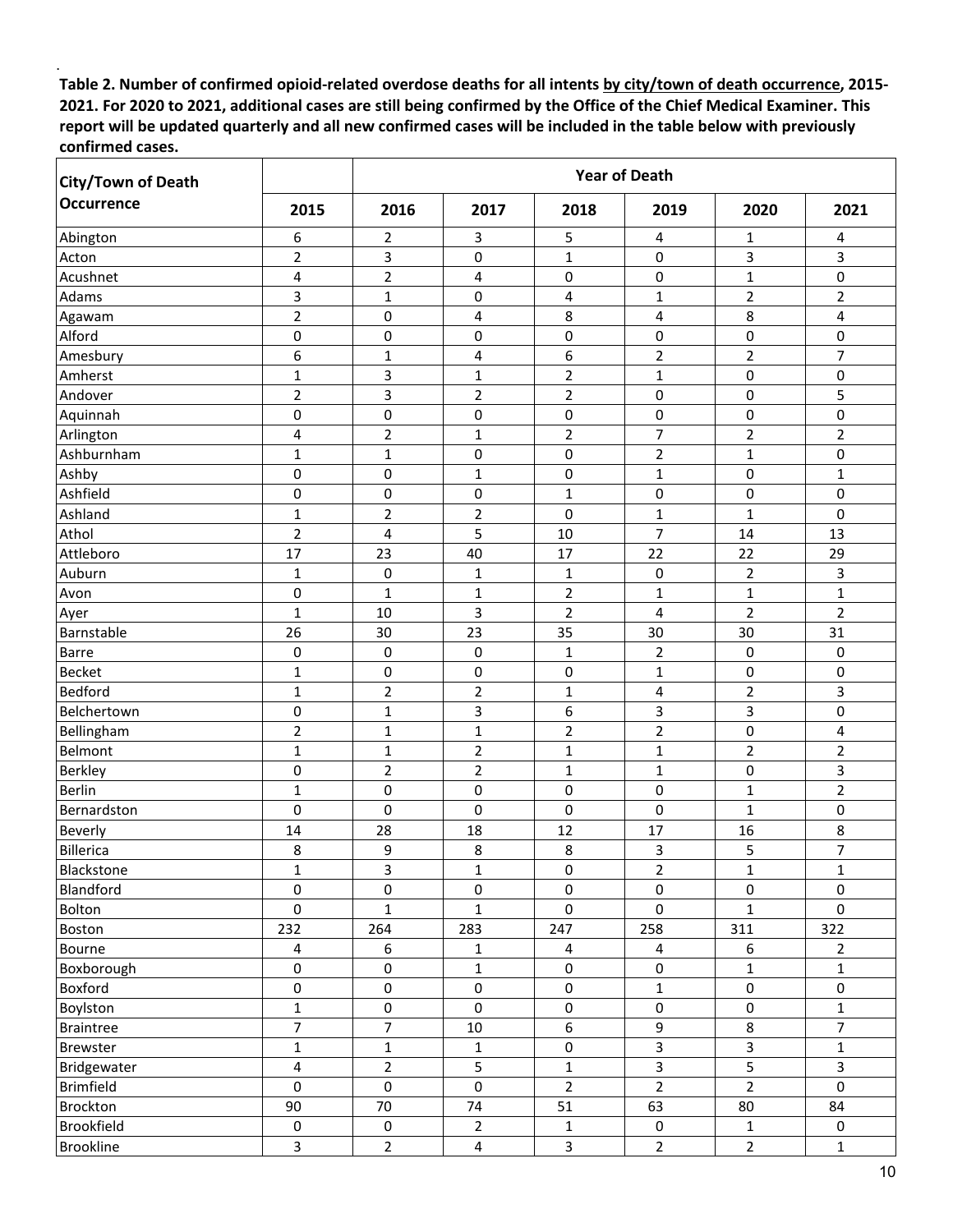| <b>City/Town of Death</b> |                         |                         |                         |                         | <b>Year of Death</b> |                         |                         |
|---------------------------|-------------------------|-------------------------|-------------------------|-------------------------|----------------------|-------------------------|-------------------------|
| <b>Occurrence</b>         | 2015                    | 2016                    | 2017                    | 2018                    | 2019                 | 2020                    | 2021                    |
| <b>Buckland</b>           | 0                       | 0                       | 0                       | 0                       | 0                    | 0                       | 1                       |
| Burlington                | 9                       | 13                      | 16                      | 20                      | 15                   | 8                       | 21                      |
| Cambridge                 | 24                      | 41                      | 22                      | 19                      | 22                   | 13                      | 37                      |
| Canton                    | 3                       | 4                       | 4                       | $\mathbf{1}$            | 0                    | $\mathbf 1$             | 0                       |
| Carlisle                  | 0                       | 0                       | 0                       | 0                       | 1                    | 0                       | 1                       |
| Carver                    | 5                       | $\mathbf 1$             | 3                       | $\mathbf{1}$            | 5                    | $\mathbf 1$             | 0                       |
| Charlemont                | 0                       | 0                       | 0                       | 0                       | 0                    | 0                       | 0                       |
| Charlton                  | $\mathbf 0$             | $\mathbf 1$             | 3                       | $\pmb{0}$               | $\pmb{0}$            | $\overline{2}$          | 0                       |
| Chatham                   | $\mathbf{1}$            | 0                       | $\pmb{0}$               | 0                       | 0                    | 0                       | 0                       |
| Chelmsford                | 3                       | 3                       | 5                       | 3                       | 4                    | $\overline{2}$          | $\overline{7}$          |
| Chelsea                   | 11                      | 10                      | 9                       | 13                      | 10                   | 9                       | 9                       |
| Cheshire                  | 0                       | 0                       | 0                       | 3                       | $\pmb{0}$            | $\mathbf{1}$            | 3                       |
| Chester                   | 0                       | 0                       | 0                       | 0                       | 0                    | $\mathbf 1$             | 1                       |
| Chesterfield              | 0                       | $\mathbf 0$             | 0                       | $\pmb{0}$               | $\pmb{0}$            | $\mathbf 1$             | $\mathbf{1}$            |
| Chicopee                  | 8                       | 16                      | 10                      | 17                      | 21                   | 22                      | 14                      |
| Chilmark                  | $\pmb{0}$               | 0                       | $\mathbf 0$             | $\pmb{0}$               | 0                    | 0                       | 0                       |
| Clarksburg                | $\mathbf 0$             | 0                       | $\mathbf{1}$            | 0                       | $\mathbf{1}$         | $\mathbf 1$             | 0                       |
| Clinton                   | 8                       | 6                       | $\mathbf 2$             | 6                       | 6                    | 6                       | $\overline{2}$          |
| Cohasset                  | $\mathbf 0$             | $\mathbf 1$             | $\pmb{0}$               | $\pmb{0}$               | 0                    | $\mathbf 1$             | 0                       |
| Colrain                   | 0                       | 0                       | 0                       | 0                       | 0                    | 0                       | 0                       |
| Concord                   | 3                       | $\overline{2}$          | 3                       | 4                       | $\overline{2}$       | $\mathbf 1$             | 5                       |
| Conway                    | $\mathbf 0$             | 0                       | 0                       | 0                       | 0                    | $\mathbf{1}$            | 0                       |
| Cummington                | $\mathbf 0$             | $\mathbf 0$             | $\mathbf 0$             | 0                       | 0                    | $\mathbf 0$             | 0                       |
| Dalton                    | 0                       | $\mathbf{1}$            | 0                       | 0                       | 0                    | 0                       | $\overline{2}$          |
| Danvers                   | $\overline{7}$          | 3                       | 3                       | 4                       | 3                    | 6                       | 3                       |
| Dartmouth                 | 3                       | $\overline{7}$          | 3                       | 4                       | 5                    | 6                       | 6                       |
| Dedham                    | $\overline{2}$          | 4                       | $\mathbf{1}$            | 6                       | $\mathbf 2$          | 3                       | 3                       |
| Deerfield                 | 0                       | 0                       | 0                       | 0                       | $\mathbf{1}$         | 0                       | $\mathbf{1}$            |
| Dennis                    | 3                       | 4                       | $\overline{2}$          | $\overline{2}$          | $\overline{2}$       | 6                       | 6                       |
| Dighton                   | 0                       | $\overline{2}$          | $\mathbf{1}$            | $\mathbf{1}$            | 0                    | 0                       | $\mathbf{1}$            |
| Douglas                   | $\overline{2}$          | $\mathbf 2$             | $\mathbf 1$             | 1                       | $\mathbf 2$          | 0                       | 0                       |
| Dover                     | 0                       | 0                       | 0                       | 0                       | $\mathbf{1}$         | 0                       | 0                       |
| Dracut                    | $\overline{7}$          | $\pmb{4}$               | 3                       | $\boldsymbol{7}$        | 9                    | 4                       | $\mathbf{3}$            |
| Dudley                    | $\mathbf{1}$            | $\mathbf{1}$            | $\mathbf 1$             | $\overline{3}$          | 0                    | $\mathsf{O}\xspace$     | $\mathbf{1}$            |
| Dunstable                 | $\pmb{0}$               | $\pmb{0}$               | $\pmb{0}$               | $\pmb{0}$               | 1                    | 0                       | $\mathbf{1}$            |
| Duxbury                   | $\pmb{0}$               | $\overline{2}$          | $\pmb{0}$               | $\pmb{0}$               | $\pmb{0}$            | $\mathbf{1}$            | $\mathbf{1}$            |
| East Bridgewater          | $\mathsf{O}\xspace$     | $\mathbf{1}$            | $\mathbf{1}$            | $\overline{3}$          | $\mathbf 0$          | $\mathbf{1}$            | $\mathbf{1}$            |
| East Brookfield           | $\mathbf 0$             | $\mathsf{O}\xspace$     | $\pmb{0}$               | $\pmb{0}$               | $\mathsf{O}\xspace$  | 0                       | 0                       |
| East Longmeadow           | $\mathbf{1}$            | $\mathbf{1}$            | $\overline{2}$          | $\pmb{0}$               | $\overline{2}$       | $\overline{2}$          | 0                       |
| Eastham                   | $\mathbf{1}$            | $\pmb{0}$               | $\mathbf{1}$            | $\pmb{0}$               | $\mathbf{1}$         | $\mathbf{1}$            | $\overline{2}$          |
| Easthampton               | $\mathbf{1}$            | $\overline{2}$          | $\overline{2}$          | $\overline{\mathbf{4}}$ | $\mathbf 1$          | $\overline{\mathbf{4}}$ | $\overline{\mathbf{4}}$ |
| Easton                    | $\overline{\mathbf{4}}$ | $\overline{\mathbf{3}}$ | $\overline{\mathbf{3}}$ | 4                       | $\pmb{0}$            | $\overline{2}$          | 5                       |
| Edgartown                 | $\pmb{0}$               | $\pmb{0}$               | $\pmb{0}$               | 1                       | $\mathsf 0$          | $\pmb{0}$               | 0                       |
| Egremont                  | $\pmb{0}$               | $\pmb{0}$               | $\pmb{0}$               | $\pmb{0}$               | $\pmb{0}$            | $\mathsf{O}\xspace$     | 0                       |
| Erving                    | $\pmb{0}$               | $\mathsf{O}\xspace$     | $\pmb{0}$               | $\pmb{0}$               | $\mathbf 0$          | $\mathsf{O}\xspace$     | $\overline{2}$          |
| Essex                     | $\pmb{0}$               | $\mathbf 0$             | $\pmb{0}$               | $\pmb{0}$               | $\mathbf 0$          | $\mathsf{O}$            | $\mathbf 0$             |
| Everett                   | 43                      | 40                      | 34                      | 28                      | 27                   | 25                      | 27                      |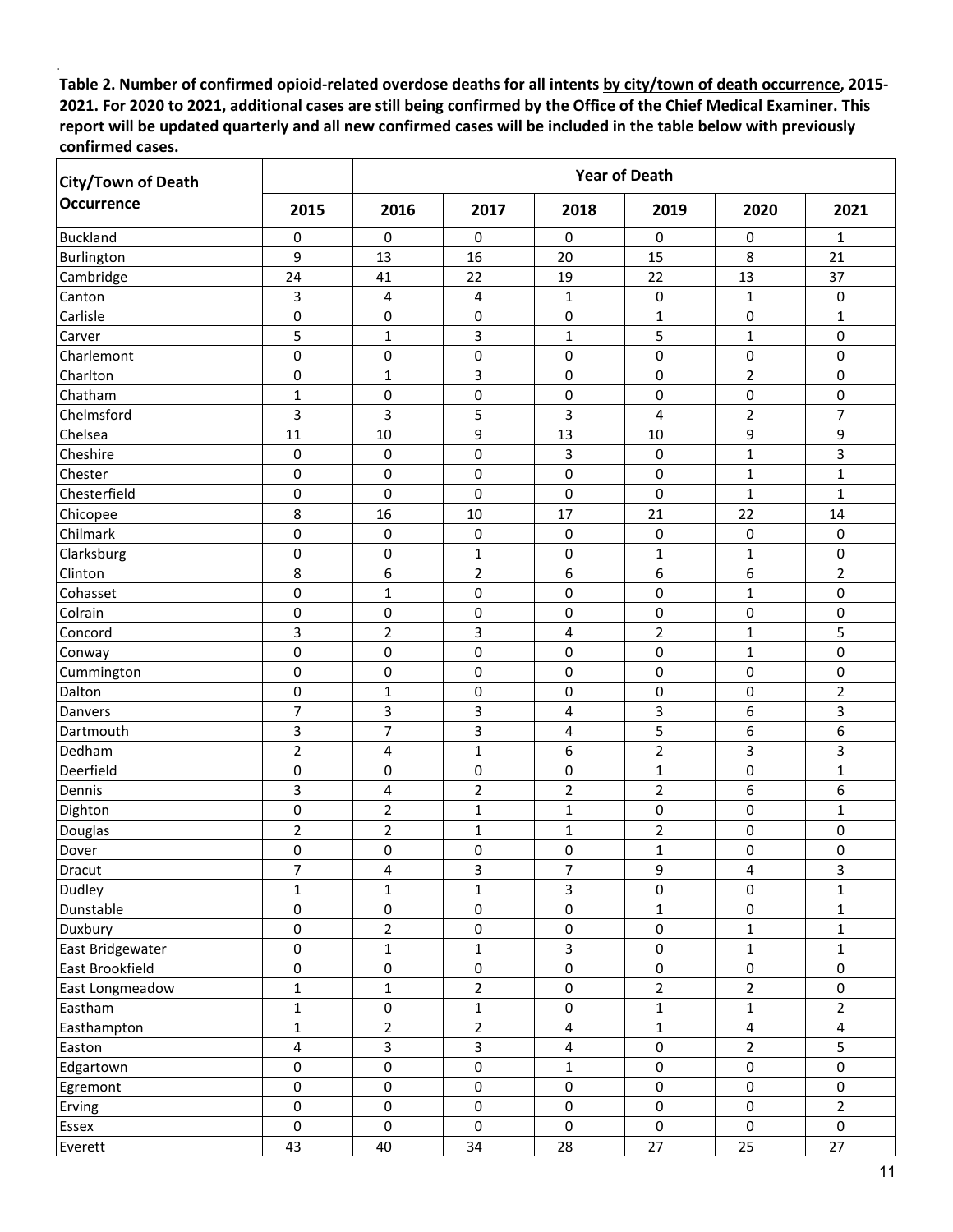| <b>Year of Death</b><br><b>City/Town of Death</b> |                         |                |                     |                         |                |                |                |
|---------------------------------------------------|-------------------------|----------------|---------------------|-------------------------|----------------|----------------|----------------|
| <b>Occurrence</b>                                 | 2015                    | 2016           | 2017                | 2018                    | 2019           | 2020           | 2021           |
| Fairhaven                                         | 5                       | 5              | 4                   | $\overline{3}$          | 8              | 5              | 5              |
| <b>Fall River</b>                                 | 43                      | 85             | 64                  | 67                      | 71             | 72             | 81             |
| Falmouth                                          | 17                      | 18             | 21                  | 9                       | 17             | 16             | 18             |
| Fitchburg                                         | 10                      | 11             | 16                  | 11                      | $\overline{7}$ | 11             | 12             |
| Florida                                           | 0                       | 0              | $\mathbf 0$         | $\pmb{0}$               | 0              | $\pmb{0}$      | 0              |
| Foxborough                                        | $\mathbf{1}$            | 5              | $\mathbf{1}$        | 3                       | 3              | 3              | 6              |
| Framingham                                        | 17                      | 20             | 14                  | 25                      | 20             | 24             | 19             |
| Franklin                                          | $\mathbf{1}$            | 5              | 1                   | 4                       | $\overline{2}$ | 1              | 1              |
| Freetown                                          | 3                       | $\mathbf 0$    | 3                   | $\mathbf{1}$            | $\overline{2}$ | 0              | $\mathbf{1}$   |
| Gardner                                           | $\overline{7}$          | 10             | 9                   | 23                      | 6              | 9              | 12             |
| Georgetown                                        | $\mathbf{1}$            | $\mathbf{1}$   | $\mathbf{1}$        | $\mathbf{1}$            | $\mathbf{1}$   | 0              | 0              |
| Gill                                              | 0                       | 0              | 0                   | 0                       | 0              | 0              | 0              |
| Gloucester                                        | 11                      | 9              | 17                  | 16                      | 15             | 10             | 19             |
| Goshen                                            | 0                       | 0              | 0                   | 0                       | 0              | 0              | 0              |
| Gosnold                                           | $\mathbf 0$             | $\mathbf 0$    | 0                   | $\pmb{0}$               | 0              | 0              | 0              |
| Grafton                                           | $\overline{2}$          | 0              | 0                   | $\overline{2}$          | 3              | 0              | 1              |
| Granby                                            | $\mathbf 0$             | $\mathbf 1$    | $\pmb{0}$           | $\pmb{0}$               | $\overline{2}$ | 0              | 0              |
| Granville                                         | 0                       | 0              | $\mathbf 0$         | 0                       | $\pmb{0}$      | 0              | 0              |
| <b>Great Barrington</b>                           | $\mathbf{1}$            | $\mathbf 1$    | $\mathbf 0$         | $\pmb{0}$               | 0              | $\mathbf 2$    | 0              |
| Greenfield                                        | 10                      | 5              | 4                   | 11                      | 9              | 8              | 17             |
| Groton                                            | $\mathbf{1}$            | 0              | $\mathbf{1}$        | $\pmb{0}$               | 0              | 0              | 0              |
| Groveland                                         | 0                       | $\mathbf 1$    | $\mathbf{1}$        | 0                       | $\overline{2}$ | 0              | 1              |
| Hadley                                            | $\mathbf 0$             | $\overline{2}$ | $\mathbf 0$         | $\mathbf{1}$            | $\mathbf{1}$   | $\mathbf{1}$   | 4              |
| Halifax                                           | 0                       | 0              | $\mathbf{1}$        | $\overline{2}$          | $\mathbf{1}$   | $\overline{2}$ | 0              |
| Hamilton                                          | $\mathbf 0$             | $\mathbf 1$    | 0                   | $\mathbf{1}$            | 3              | 0              | 0              |
| Hampden                                           | $\mathbf 0$             | $\mathbf 0$    | $\pmb{0}$           | $\mathbf 1$             | $\mathsf 0$    | 0              | 3              |
| Hancock                                           | 0                       | $\mathbf 1$    | 0                   | 0                       | 0              | 0              | 0              |
| Hanover                                           | 0                       | $\mathbf 1$    | $\mathbf{1}$        | 0                       | 0              | 0              | 0              |
| Hanson                                            | 4                       | 0              | 0                   | $\overline{2}$          | $\mathbf{1}$   | $\mathbf 1$    | 1              |
| Hardwick                                          | $\overline{2}$          | $\mathbf 1$    | 0                   | 0                       | $\overline{2}$ | 3              | 0              |
| Harvard                                           | 0                       | 0              | 0                   | 1                       | 0              | 0              | 1              |
| Harwich                                           | 3                       | $\mathbf 1$    | $\mathbf{1}$        | $\mathbf{1}$            | $\overline{2}$ | 0              | 0              |
| Hatfield                                          | $\mathbf 1$             | $\pmb{0}$      | $\mathbf 1$         | $\pmb{0}$               | $\mathbf{1}$   | $\pmb{0}$      | $\mathsf 0$    |
| Haverhill                                         | 25                      | 38             | 25                  | 24                      | 26             | 22             | 31             |
| Hawley                                            | $\pmb{0}$               | $\pmb{0}$      | $\mathsf{O}\xspace$ | $\mathbf 0$             | $\mathbf 0$    | $\mathbf 0$    | $\mathbf 0$    |
| Heath                                             | $\pmb{0}$               | $\pmb{0}$      | $\pmb{0}$           | $\pmb{0}$               | $\pmb{0}$      | $\mathbf 0$    | 0              |
| Hingham                                           | $\pmb{0}$               | $\mathbf{1}$   | $\pmb{0}$           | $\pmb{0}$               | $\mathbf 1$    | $\mathbf 1$    | $\overline{2}$ |
| Hinsdale                                          | $\pmb{0}$               | $\pmb{0}$      | $\pmb{0}$           | $\pmb{0}$               | $\mathbf 1$    | $\overline{2}$ | 0              |
| Holbrook                                          | $\overline{3}$          | $\mathbf{1}$   | 5                   | $\overline{\mathbf{4}}$ | $\overline{2}$ | 0              | $\mathbf{3}$   |
| Holden                                            | $\mathbf{1}$            | $\overline{2}$ | $\pmb{0}$           | $\mathbf{1}$            | $\overline{2}$ | $\mathbf{1}$   | $\mathbf{1}$   |
| Holland                                           | $\pmb{0}$               | $\pmb{0}$      | $\pmb{0}$           | $\pmb{0}$               | $\pmb{0}$      | $\mathbf{1}$   | 0              |
| Holliston                                         | $\mathbf{1}$            | $\mathbf{1}$   | $\mathbf 0$         | $\mathbf{1}$            | $\mathbf{1}$   | $\mathbf 0$    | $\overline{2}$ |
| Holyoke                                           | 13                      | 13             | 16                  | 29                      | 25             | 40             | 32             |
| Hopedale                                          | $\pmb{0}$               | $\overline{2}$ | $\pmb{0}$           | $\mathbf{1}$            | $\pmb{0}$      | $\mathbf{1}$   | $\mathbf 0$    |
| Hopkinton                                         | $\overline{3}$          | $\mathbf{1}$   | $\overline{3}$      | $\mathsf{3}$            | $\mathbf 1$    | $\mathbf{1}$   | 0              |
| Hubbardston                                       | $\pmb{0}$               | $\pmb{0}$      | $\mathbf 0$         | $\mathbf{1}$            | $\mathsf 0$    | $\mathbf 0$    | 0              |
| Hudson                                            | $\overline{\mathbf{4}}$ | $\overline{2}$ | $\overline{2}$      | $\mathbf{3}$            | 5              | $\mathbf{3}$   | $\mathbf{1}$   |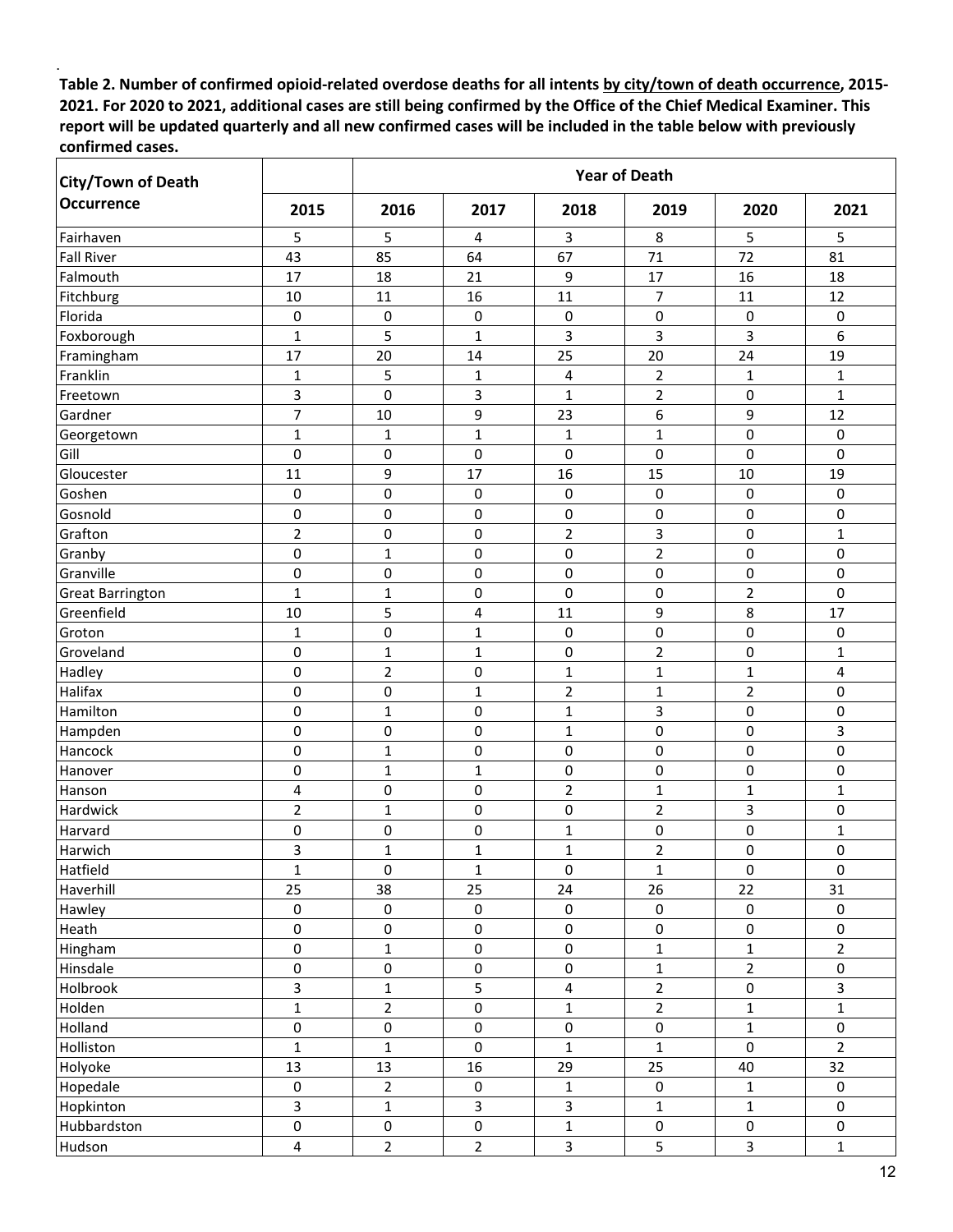| <b>City/Town of Death</b> |                  | <b>Year of Death</b> |                     |                     |                     |                         |                     |  |
|---------------------------|------------------|----------------------|---------------------|---------------------|---------------------|-------------------------|---------------------|--|
| <b>Occurrence</b>         | 2015             | 2016                 | 2017                | 2018                | 2019                | 2020                    | 2021                |  |
| Hull                      | 4                | $\overline{3}$       | 6                   | 3                   | 3                   | 7                       | 5                   |  |
| Huntington                | 0                | $\pmb{0}$            | 0                   | $\mathbf{1}$        | 0                   | $\overline{2}$          | 0                   |  |
| Ipswich                   | 3                | $\overline{2}$       | 4                   | 4                   | $\overline{2}$      | $\mathbf{1}$            | 3                   |  |
| Kingston                  | $\mathbf{1}$     | $\pmb{0}$            | 5                   | $\overline{2}$      | $\overline{2}$      | 0                       | $\mathbf{1}$        |  |
| Lakeville                 | 0                | $\mathbf{1}$         | $\mathbf{1}$        | $\mathbf{1}$        | 0                   | 0                       | 3                   |  |
| Lancaster                 | 1                | $\mathbf{1}$         | 3                   | 0                   | $\mathbf{1}$        | $\mathbf{1}$            | $\mathbf{1}$        |  |
| Lanesborough              | $\mathbf{1}$     | $\mathbf{1}$         | 0                   | $\mathbf{1}$        | 0                   | 0                       | $\overline{2}$      |  |
| Lawrence                  | 45               | 60                   | 50                  | 62                  | 64                  | 43                      | 49                  |  |
| Lee                       | $\mathbf{1}$     | 0                    | $\overline{2}$      | 1                   | 0                   | $\overline{2}$          | $\overline{2}$      |  |
| Leicester                 | 1                | 1                    | $\mathbf 2$         | $\overline{2}$      | 1                   | $\overline{2}$          | $\overline{2}$      |  |
| Lenox                     | $\pmb{0}$        | $\mathbf 0$          | $\mathbf{1}$        | $\mathbf{1}$        | 0                   | $\mathbf{1}$            | $\mathbf{1}$        |  |
| Leominster                | 22               | 31                   | 28                  | 24                  | 34                  | 22                      | 17                  |  |
| Leverett                  | 0                | 0                    | $\mathbf{1}$        | 0                   | 0                   | 0                       | 0                   |  |
| Lexington                 | 4                | 0                    | 0                   | 1                   | 1                   | 0                       | 0                   |  |
| Leyden                    | 0                | $\pmb{0}$            | 0                   | $\pmb{0}$           | 0                   | 0                       | 0                   |  |
| Lincoln                   | 0                | 0                    | 0                   | 0                   | 0                   | 1                       | 1                   |  |
| Littleton                 | 0                | $\pmb{0}$            | $\mathbf{1}$        | $\pmb{0}$           | 3                   | $\mathbf 1$             | $\overline{2}$      |  |
| Longmeadow                | $\mathbf 0$      | 3                    | 0                   | $\overline{2}$      | $\mathbf{1}$        | 0                       | $\overline{2}$      |  |
| Lowell                    | 69               | 79                   | 59                  | 73                  | 59                  | 51                      | 63                  |  |
| Ludlow                    | 0                | $\overline{3}$       | 6                   | 3                   | $\overline{2}$      | $\mathbf{1}$            | 5                   |  |
| Lunenburg                 | 0                | 0                    | $\pmb{0}$           | $\mathbf{1}$        | $\mathbf 1$         | $\overline{2}$          | $\mathbf{1}$        |  |
| Lynn                      | 42               | 45                   | 65                  | 48                  | 47                  | 28                      | 40                  |  |
| Lynnfield                 | 3                | 0                    | 3                   | $\overline{2}$      | $\mathbf{1}$        | 0                       | 0                   |  |
| Malden                    | 12               | 8                    | 9                   | 14                  | 9                   | 19                      | 17                  |  |
| Manchester                | 0                | $\mathbf{1}$         | 0                   | $\pmb{0}$           | $\mathbf{1}$        | 0                       | 1                   |  |
| Mansfield                 | $\mathbf{1}$     | 6                    | 4                   | $\overline{c}$      | 3                   | $\mathbf 2$             | $\overline{2}$      |  |
| Marblehead                | 0                | $\mathbf 2$          | 3                   | $\mathbf{1}$        | 0                   | 0                       | $\overline{2}$      |  |
| Marion                    | 0                | $\mathbf{1}$         | $\mathbf{1}$        | $\mathbf{1}$        | $\mathbf{1}$        | 0                       | 0                   |  |
| Marlborough               | 8                | 6                    | 3                   | 22                  | 14                  | 19                      | 11                  |  |
| Marshfield                | 0                | $\overline{2}$       | 6                   | 5                   | 3                   | 4                       | 1                   |  |
| Mashpee                   | $\overline{2}$   | 4                    | 1                   | 0                   | 1                   | 5                       | 1                   |  |
| Mattapoisett              | $\mathbf 0$      | $\overline{2}$       | $\mathbf{1}$        | 4                   | $\overline{2}$      | $\mathbf{1}$            | $\mathbf{1}$        |  |
| Maynard                   | 1                | $\pmb{0}$            | 1                   | 1                   | 1                   | $\overline{2}$          | $\mathbf{1}$        |  |
| Medfield                  | $\mathbf 0$      | $\mathbf{1}$         | $\pmb{0}$           | $\mathbf 1$         | 0                   | 0                       | $\pmb{0}$           |  |
| Medford                   | 14               | 15                   | $14\,$              | $\boldsymbol{6}$    | 8                   | $\overline{\mathbf{4}}$ | 5                   |  |
| Medway                    | $\mathbf{1}$     | $\mathbf{1}$         | $\pmb{0}$           | $\overline{2}$      | $\pmb{0}$           | 0                       | $\mathsf{O}\xspace$ |  |
| Melrose                   | 18               | 21                   | 19                  | 19                  | 9                   | 16                      | 17                  |  |
| Mendon                    | $\mathbf{1}$     | $\pmb{0}$            | $\pmb{0}$           | $\mathbf 1$         | $\mathbf{1}$        | $\mathbf{1}$            | $\mathsf{O}\xspace$ |  |
| Merrimac                  | $\mathbf{1}$     | $\mathbf 0$          | $\mathbf{1}$        | $\pmb{0}$           | $\mathbf{1}$        | $\pmb{0}$               | $\mathbf{1}$        |  |
| Methuen                   | 12               | 14                   | 14                  | 11                  | 13                  | 18                      | 16                  |  |
| Middleborough             | $\boldsymbol{6}$ | $\mathsf{3}$         | 5                   | $\pmb{4}$           | $\overline{7}$      | $\overline{7}$          | $\overline{4}$      |  |
| Middlefield               | $\pmb{0}$        | $\pmb{0}$            | $\pmb{0}$           | $\pmb{0}$           | $\pmb{0}$           | $\mathbf 1$             | $\mathbf{1}$        |  |
| Middleton                 | $\mathbf{1}$     | $\pmb{0}$            | $\mathbf 1$         | $\mathbf 1$         | $\mathbf{1}$        | $\pmb{0}$               | $\pmb{0}$           |  |
| Milford                   | $10\,$           | 21                   | 14                  | 16                  | 9                   | 8                       | $11\,$              |  |
| Millbury                  | $\mathbf 1$      | $\mathbf{3}$         | $\overline{2}$      | $\mathsf{3}$        | 4                   | $\overline{3}$          | $\overline{2}$      |  |
| Millis                    | $\mathsf 0$      | $\mathsf{3}$         | 1                   | $\mathbf{1}$        | 0                   | $\mathbf 1$             | $1\,$               |  |
| Millville                 | $\pmb{0}$        | $\pmb{0}$            | $\mathsf{O}\xspace$ | $\mathsf{O}\xspace$ | $\mathsf{O}\xspace$ | 0                       | 0                   |  |
|                           |                  |                      |                     |                     |                     |                         |                     |  |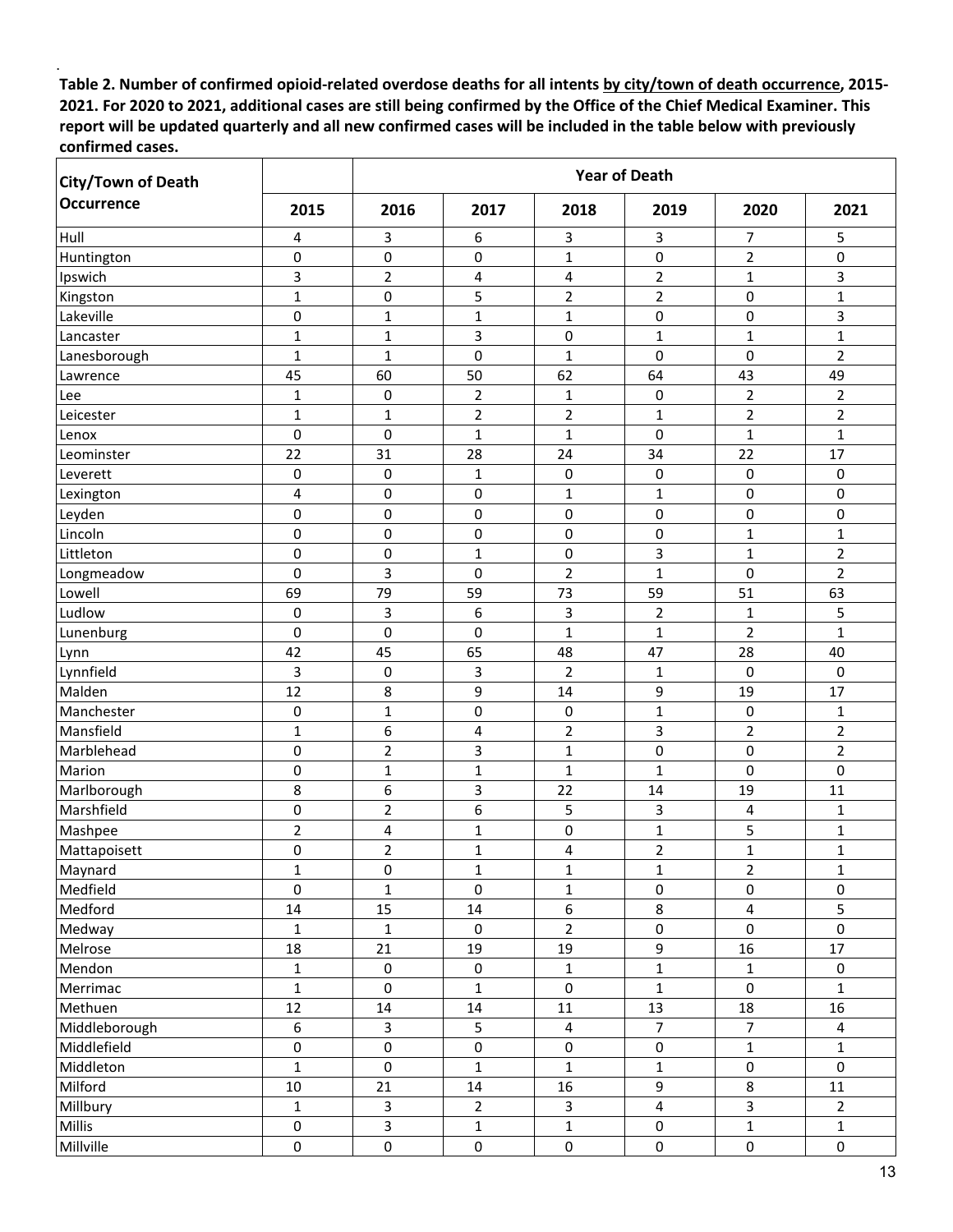| <b>City/Town of Death</b> |                | <b>Year of Death</b> |                |                |                |                     |                |  |
|---------------------------|----------------|----------------------|----------------|----------------|----------------|---------------------|----------------|--|
| <b>Occurrence</b>         | 2015           | 2016                 | 2017           | 2018           | 2019           | 2020                | 2021           |  |
| Milton                    | 6              | 6                    | 2              | 5              | 1              | 3                   | 6              |  |
| Monroe                    | 0              | 0                    | 0              | 0              | 0              | 0                   | 0              |  |
| Monson                    | 0              | 0                    | 1              | 1              | 1              | 2                   | 1              |  |
| Montague                  | $\overline{2}$ | 3                    | 0              | $\mathbf{1}$   | 3              | $\overline{2}$      | 4              |  |
| Monterey                  | $\mathbf 0$    | 0                    | 0              | 0              | 0              | 0                   | 0              |  |
| Montgomery                | $\mathbf 0$    | 0                    | 0              | 0              | 0              | 0                   | 0              |  |
| Mount Washington          | 0              | 0                    | 0              | 0              | 0              | 0                   | 0              |  |
| Nahant                    | $\mathbf 0$    | 0                    | $\mathbf{1}$   | 0              | 0              | 0                   | $\overline{2}$ |  |
| Nantucket                 | $\mathbf 1$    | $\mathbf 2$          | $\mathbf{1}$   | $\overline{2}$ | $\mathbf{1}$   | $\mathbf 1$         | 4              |  |
| Natick                    | $\overline{2}$ | $\overline{2}$       | $\overline{7}$ | $\mathbf{1}$   | 5              | 3                   | 4              |  |
| Needham                   | $\mathbf{1}$   | $\overline{2}$       | $\mathbf{1}$   | 0              | $\mathbf{1}$   | $\overline{2}$      | 5              |  |
| <b>New Ashford</b>        | 0              | 0                    | 0              | 0              | 0              | 0                   | 0              |  |
| New Bedford               | 66             | 63                   | 56             | 63             | 88             | 72                  | 81             |  |
| <b>New Braintree</b>      | 0              | 0                    | 0              | 0              | 0              | 0                   | 0              |  |
| New Marlborough           | 0              | 0                    | 0              | 0              | 0              | 0                   | $\mathbf{1}$   |  |
| <b>New Salem</b>          | $\overline{c}$ | $\mathbf 0$          | 0              | $\pmb{0}$      | $\mathsf 0$    | 0                   | 0              |  |
| Newbury                   | $\mathbf{1}$   | $\mathbf 0$          | $\mathbf{1}$   | 0              | 0              | $\mathbf 1$         | $\mathbf{1}$   |  |
| Newburyport               | $\overline{4}$ | 11                   | 7              | $\overline{7}$ | 8              | $\mathbf 1$         | 3              |  |
| Newton                    | 10             | 15                   | 11             | 3              | 10             | 5                   | 7              |  |
| Norfolk                   | 1              | 0                    | 0              | 1              | 0              | 0                   | 1              |  |
| <b>North Adams</b>        | 6              | 4                    | 5              | 4              | 7              | 10                  | 11             |  |
| North Andover             | $\mathbf 1$    | 1                    | 1              | 1              | 3              | 3                   | 3              |  |
| North Attleboro           | 6              | 4                    | 4              | 3              | 6              | 4                   | 5              |  |
| North Brookfield          | 0              | $\overline{2}$       | $\mathbf{1}$   | 0              | $\mathbf{1}$   | 0                   | $\mathbf{1}$   |  |
| North Reading             | 0              | $\mathbf{1}$         | 3              | $\mathbf{1}$   | $\mathsf 0$    | 3                   | $\overline{2}$ |  |
| Northampton               | 3              | 14                   | 8              | 13             | 20             | 6                   | 15             |  |
| Northborough              | $\mathbf 0$    | $\mathbf{1}$         | 0              | 0              | $\overline{2}$ | $\overline{2}$      | $\overline{2}$ |  |
| Northbridge               | $\mathbf{1}$   | $\mathbf 1$          | 3              | 3              | 3              | $\overline{2}$      | $\overline{2}$ |  |
| Northfield                | 0              | 0                    | $\pmb{0}$      | $\mathbf{1}$   | 0              | $\mathbf 1$         | 0              |  |
| Norton                    | $\mathbf 1$    | $\mathbf 1$          | 3              | 4              | $\mathbf{1}$   | $\overline{2}$      | 6              |  |
| Norwell                   | 3              | $\mathbf 1$          | 1              | $\mathbf{1}$   | 0              | $\mathbf 2$         | 0              |  |
| Norwood                   | 17             | 14                   | 17             | 12             | 12             | 7                   | 6              |  |
| Oak Bluffs                | $\overline{2}$ | $\mathbf{1}$         | $\mathbf 1$    | $\mathbf 1$    | $\overline{2}$ | $\overline{2}$      | $\overline{2}$ |  |
| Oakham                    | $\pmb{0}$      | $\pmb{0}$            | $\pmb{0}$      | $\pmb{0}$      | $\pmb{0}$      | $\pmb{0}$           | $\mathbf{1}$   |  |
| Orange                    | $\mathbf 1$    | $\mathbf{1}$         | 1              | $\overline{2}$ | $\overline{2}$ | $\mathbf{1}$        | 6              |  |
| Orleans                   | $\pmb{0}$      | $\mathbf{1}$         | $\pmb{0}$      | 3              | $\mathbf{1}$   | $\overline{2}$      | 0              |  |
| Otis                      | $\pmb{0}$      | $\mathbf{1}$         | 0              | $\pmb{0}$      | $\pmb{0}$      | 0                   | 0              |  |
| Oxford                    | $\mathbf{1}$   | 3                    | $\mathbf{1}$   | $\pmb{0}$      | 4              | 6                   | $\overline{2}$ |  |
| Palmer                    | $\overline{2}$ | 5                    | 6              | $\overline{7}$ | 9              | 9                   | 8              |  |
| Paxton                    | $\mathbf 0$    | $\mathbf 0$          | $\mathbf 0$    | $\pmb{0}$      | $\mathbf{1}$   | $\overline{2}$      | 0              |  |
| Peabody                   | 13             | 11                   | 12             | $\mathsf g$    | $10\,$         | 17                  | $11\,$         |  |
| Pelham                    | $\pmb{0}$      | $\pmb{0}$            | $\pmb{0}$      | $\pmb{0}$      | $\mathbf 0$    | $\mathbf 0$         | $\mathbf 0$    |  |
| Pembroke                  | $\overline{2}$ | $\mathsf S$          | $1\,$          | $\pmb{0}$      | 1              | $\mathbf{1}$        | $\overline{2}$ |  |
| Pepperell                 | $\overline{2}$ | $\overline{2}$       | $\mathbf 1$    | $\mathbf 2$    | $\overline{2}$ | $\overline{2}$      | 0              |  |
| Peru                      | $\pmb{0}$      | $\pmb{0}$            | $\mathbf{1}$   | $\pmb{0}$      | $\pmb{0}$      | $\mathsf{O}\xspace$ | 0              |  |
| Petersham                 | $\pmb{0}$      | $\pmb{0}$            | $\pmb{0}$      | $\pmb{0}$      | $\pmb{0}$      | 0                   | $\mathbf 0$    |  |
| Phillipston               | $\pmb{0}$      | $\mathsf{O}\xspace$  | $\pmb{0}$      | $\pmb{0}$      | 0              | 0                   | 0              |  |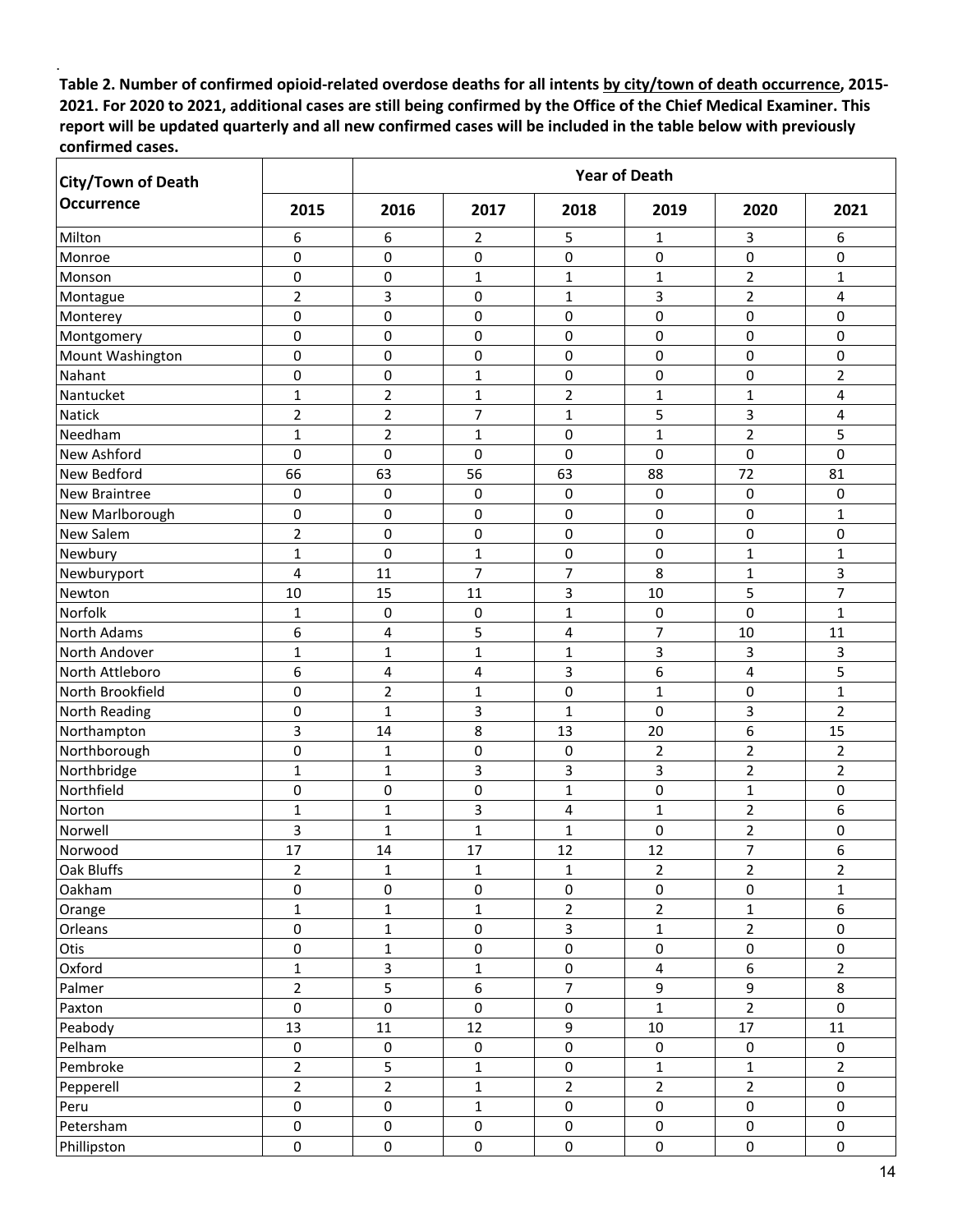| <b>City/Town of Death</b> |                         | <b>Year of Death</b> |                |                |                |                |                |  |
|---------------------------|-------------------------|----------------------|----------------|----------------|----------------|----------------|----------------|--|
| <b>Occurrence</b>         | 2015                    | 2016                 | 2017           | 2018           | 2019           | 2020           | 2021           |  |
| Pittsfield                | 19                      | 22                   | 14             | 21             | 32             | 34             | 35             |  |
| Plainfield                | 0                       | 0                    | 0              | $\pmb{0}$      | 0              | 0              | 0              |  |
| Plainville                | $\overline{2}$          | $\mathbf{1}$         | $\overline{2}$ | 0              | $\overline{2}$ | 5              | $\overline{2}$ |  |
| Plymouth                  | 21                      | 26                   | 23             | 15             | 24             | 20             | 19             |  |
| Plympton                  | $\mathbf 1$             | $\overline{2}$       | $\mathbf{1}$   | $\pmb{0}$      | 0              | 0              | 1              |  |
| Princeton                 | $\mathbf{1}$            | $\mathbf 1$          | $\mathbf 0$    | $\mathbf{1}$   | 0              | 0              | 0              |  |
| Provincetown              | $\mathbf{1}$            | $\mathbf 0$          | $\mathbf{1}$   | $\pmb{0}$      | $\mathbf{1}$   | 0              | 0              |  |
| Quincy                    | 43                      | 36                   | 37             | 36             | 43             | 38             | 34             |  |
| Randolph                  | 4                       | 7                    | 3              | 4              | 6              | 3              | 7              |  |
| Raynham                   | $\mathbf 1$             | 0                    | $\mathbf 2$    | 1              | $\overline{2}$ | 4              | 4              |  |
| Reading                   | $\overline{2}$          | 4                    | 4              | $\mathbf{1}$   | $\overline{2}$ | 0              | $\overline{2}$ |  |
| Rehoboth                  | 1                       | 0                    | 0              | $\overline{2}$ | 3              | 1              | 0              |  |
| Revere                    | 8                       | 17                   | 12             | 9              | 16             | 19             | 21             |  |
| Richmond                  | $\mathbf 0$             | 0                    | $\mathbf 0$    | 0              | 0              | 0              | 0              |  |
| Rochester                 | $\mathbf 0$             | $\mathbf 0$          | $\mathbf 0$    | $\pmb{0}$      | 0              | 0              | 0              |  |
| Rockland                  | 3                       | 10                   | 11             | 9              | 0              | 8              | 1              |  |
| Rockport                  | $\overline{2}$          | 0                    | $\mathbf{1}$   | 3              | $\mathbf 1$    | 3              | 0              |  |
| Rowe                      | 0                       | 0                    | $\mathbf 0$    | 0              | $\pmb{0}$      | 0              | 0              |  |
| Rowley                    | $\mathbf 0$             | 0                    | $\mathbf 2$    | $\mathbf{1}$   | $\mathbf{1}$   | 0              | 0              |  |
| Royalston                 | 0                       | 0                    | 0              | 0              | 0              | $\mathbf 1$    | 0              |  |
| Russell                   | $\pmb{0}$               | 0                    | $\pmb{0}$      | $\pmb{0}$      | 0              | 0              | 0              |  |
| Rutland                   | $\mathbf 0$             | $\mathbf 0$          | 0              | $\mathbf{1}$   | $\mathbf{1}$   | $\mathbf 1$    | 3              |  |
| Salem                     | 27                      | 29                   | 40             | 37             | 28             | 44             | 47             |  |
| Salisbury                 | $\overline{7}$          | 8                    | 9              | 6              | 4              | 3              | $\overline{2}$ |  |
| Sandisfield               | $\mathbf 0$             | $\pmb{0}$            | $\pmb{0}$      | 0              | 0              | $\mathbf 1$    | 0              |  |
| Sandwich                  | $\overline{c}$          | 4                    | $\mathbf 1$    | 4              | $\mathbf 2$    | 5              | 4              |  |
| Saugus                    | $\overline{2}$          | 8                    | 4              | 11             | 6              | 8              | 10             |  |
| Savoy                     | $\mathbf 0$             | 0                    | 0              | $\pmb{0}$      | 0              | 0              | 0              |  |
| Scituate                  | 4                       | $\overline{2}$       | 0              | 1              | $\mathbf{1}$   | 0              | 2              |  |
| Seekonk                   | $\mathbf 1$             | 1                    | $\mathbf{1}$   | $\mathbf{1}$   | 3              | 6              | 1              |  |
| Sharon                    | 0                       | 1                    | 1              | 1              | 1              | 0              | 0              |  |
| Sheffield                 | $\mathbf 0$             | $\mathbf 0$          | $\mathbf 0$    | $\mathbf{1}$   | 0              | $\mathbf 0$    | 0              |  |
| Shelburne                 | 0                       | 0                    | $\pmb{0}$      | $\pmb{0}$      | 1              | 0              | 0              |  |
| Sherborn                  | $\mathbf 1$             | $\mathbf{1}$         | $\mathbf 1$    | $\mathbf 1$    | 0              | 0              | 0              |  |
| Shirley                   | $\pmb{0}$               | $\pmb{0}$            | $\mathbf 1$    | $\pmb{0}$      | $\pmb{0}$      | $\mathbf 1$    | 0              |  |
| Shrewsbury                | $\mathbf{1}$            | $\mathbf{3}$         | $\,8\,$        | 5              | $\overline{2}$ | 5              | $\overline{7}$ |  |
| Shutesbury                | $\pmb{0}$               | $\pmb{0}$            | $\pmb{0}$      | $\pmb{0}$      | 0              | $\mathbf 1$    | 0              |  |
| Somerset                  | $\mathbf 1$             | $\mathbf 1$          | $\overline{2}$ | $\overline{2}$ | $\pmb{0}$      | $\overline{2}$ | 4              |  |
| Somerville                | 15                      | 19                   | 12             | 8              | 15             | 12             | $11\,$         |  |
| South Hadley              | $\mathbf{1}$            | $\overline{2}$       | $1\,$          | $\mathbf{1}$   | 4              | 6              | $\mathbf{1}$   |  |
| Southampton               | $\pmb{0}$               | $\mathbf 1$          | $\pmb{0}$      | $\pmb{0}$      | $\pmb{0}$      | 0              | 0              |  |
| Southborough              | $\pmb{0}$               | $\mathbf{1}$         | $\pmb{0}$      | $\pmb{0}$      | $\mathbf{1}$   | $\mathbf{1}$   | $\mathbf{1}$   |  |
| Southbridge               | $\overline{\mathbf{4}}$ | 14                   | $\overline{7}$ | 9              | 13             | 12             | $12\,$         |  |
| Southwick                 | $\pmb{0}$               | $\pmb{0}$            | $\mathbf 2$    | 3              | $\mathbf 1$    | 4              | 1              |  |
| Spencer                   | $\overline{7}$          | $\overline{2}$       | $\mathbf{1}$   | $\mathbf{1}$   | $\overline{2}$ | $\overline{2}$ | $\overline{4}$ |  |
| Springfield               | 65                      | 75                   | 57             | 111            | 103            | 119            | 111            |  |
| Sterling                  | $\pmb{0}$               | $\mathbf 1$          | $\pmb{0}$      | $\mathbf{1}$   | $\overline{2}$ | $\mathbf{1}$   | $\mathbf 0$    |  |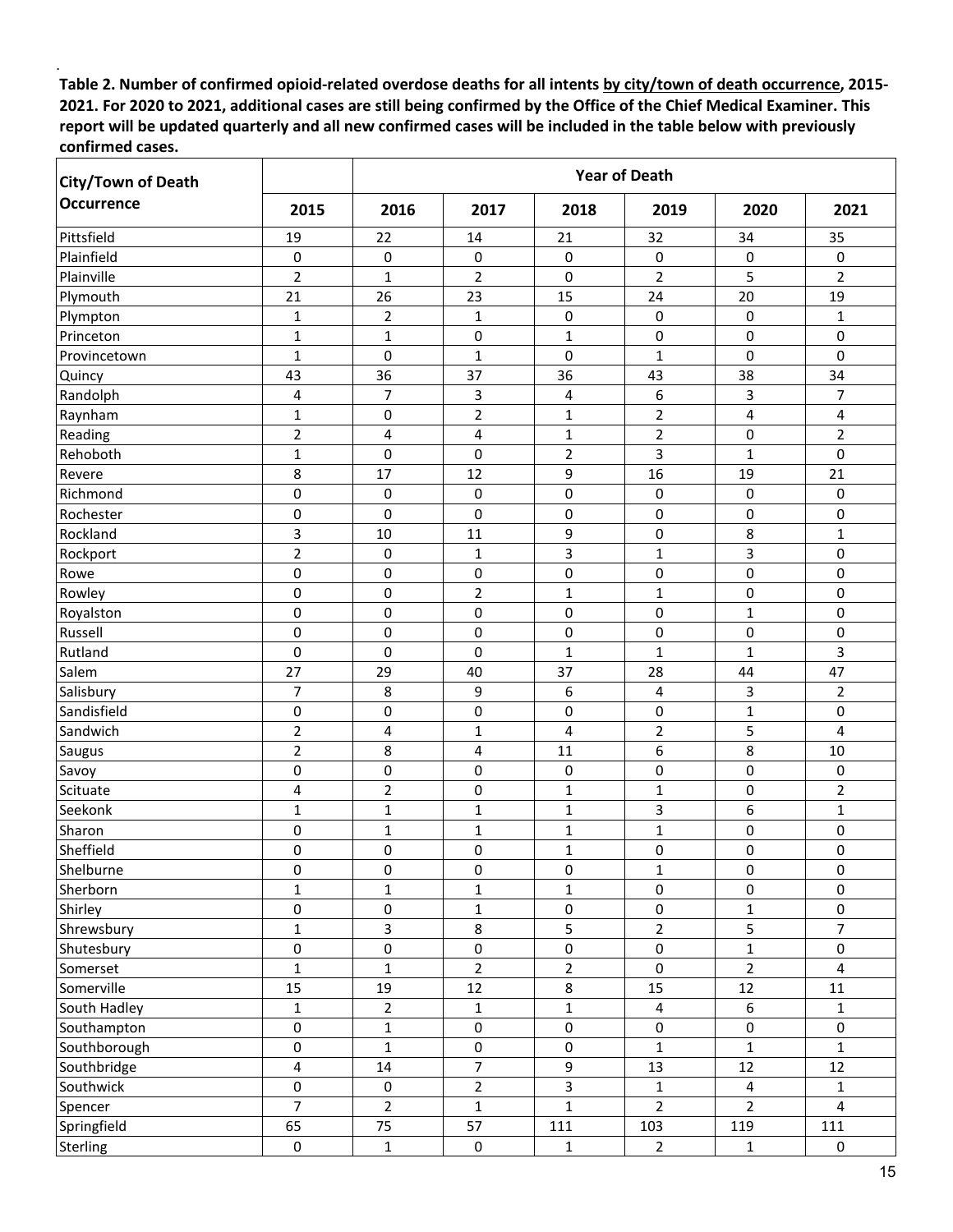| <b>City/Town of Death</b> |                | <b>Year of Death</b> |                |                     |                |                |                |
|---------------------------|----------------|----------------------|----------------|---------------------|----------------|----------------|----------------|
| <b>Occurrence</b>         | 2015           | 2016                 | 2017           | 2018                | 2019           | 2020           | 2021           |
| Stockbridge               | 0              | 0                    | 2              | 1                   | 0              | 0              | 0              |
| Stoneham                  | 5              | 6                    | $\mathbf 2$    | 4                   | $\overline{2}$ | 3              | 6              |
| Stoughton                 | 4              | 7                    | 5              | 7                   | $\overline{2}$ | 11             | 5              |
| Stow                      | 0              | 0                    | 0              | 0                   | $\mathbf{1}$   | 1              | 0              |
| Sturbridge                | 1              | 1                    | 3              | 0                   | 0              | $\mathbf{1}$   | 1              |
| Sudbury                   | $\mathbf 0$    | $\mathbf 0$          | $\pmb{0}$      | 0                   | $\mathbf 1$    | $\mathbf 0$    | 0              |
| Sunderland                | 0              | 1                    | $\mathbf{1}$   | $\mathbf{1}$        | 0              | 0              | 0              |
| Sutton                    | 0              | $\pmb{0}$            | 0              | $\overline{2}$      | $\mathbf 1$    | $\mathbf 1$    | $\mathbf{1}$   |
| Swampscott                | $\mathbf{1}$   | 3                    | $\mathbf{1}$   | $\mathbf{1}$        | 4              | 0              | 0              |
| Swansea                   | $\mathbf 0$    | $\mathbf 0$          | $\mathsf{3}$   | $\overline{2}$      | 3              | $\overline{2}$ | 5              |
| Taunton                   | 18             | 44                   | 31             | 37                  | 27             | 23             | 42             |
| Templeton                 | $\mathbf{1}$   | 3                    | $\pmb{0}$      | $\mathbf 1$         | $\mathbf{1}$   | $\mathbf 1$    | 1              |
| Tewksbury                 | 6              | 12                   | 10             | 5                   | 3              | 11             | 5              |
| Tisbury                   | $\overline{2}$ | 1                    | $\mathbf{1}$   | $\overline{2}$      | $\mathbf 1$    | 0              | 0              |
| Tolland                   | 0              | 0                    | 0              | $\mathbf{1}$        | 0              | 0              | 0              |
| Topsfield                 | 0              | $\mathbf{1}$         | 0              | $\pmb{0}$           | 0              | $\mathbf{1}$   | 0              |
| Townsend                  | $\pmb{0}$      | $\pmb{0}$            | 4              | $\overline{c}$      | $\mathbf 2$    | $\mathbf{1}$   | 0              |
| Truro                     | 0              | 1                    | 0              | $\pmb{0}$           | 0              | 0              | 0              |
| Tyngsborough              | $\overline{2}$ | $\mathbf{1}$         | $\mathbf 2$    | 4                   | $\mathbf{1}$   | 0              | $\overline{2}$ |
| Tyringham                 | 1              | 0                    | 0              | 0                   | 0              | 0              | 0              |
| Upton                     | 0              | 1                    | 0              | $\mathbf{1}$        | $\mathbf{1}$   | 0              | 0              |
| Uxbridge                  | 1              | 0                    | 0              | 0                   | 0              | 4              | $\mathbf{1}$   |
| Wakefield                 | $\mathbf 0$    | 8                    | 6              | 5                   | $\mathbf 1$    | $\overline{2}$ | 9              |
| Wales                     | 0              | 0                    | 0              | $\mathbf{1}$        | $\mathbf{1}$   | $\mathbf{1}$   | 0              |
| Walpole                   | $\overline{c}$ | 4                    | 4              | 3                   | 3              | $\mathbf{1}$   | $\overline{2}$ |
| Waltham                   | 6              | 12                   | 11             | 3                   | $\overline{7}$ | 4              | 9              |
| Ware                      | 3              | 10                   | 5              | 4                   | $\overline{2}$ | 3              | 8              |
| Wareham                   | 13             | 17                   | 20             | 18                  | 16             | 22             | 22             |
| Warren                    | 0              | $\pmb{0}$            | $\pmb{0}$      | $\mathbf{1}$        | $\overline{2}$ | $\overline{2}$ | 3              |
| Warwick                   | 0              | 0                    | 0              | 0                   | 0              | 0              | 0              |
| Washington                | $\mathbf 0$    | $\mathbf 0$          | 0              | 0                   | 0              | 0              | 0              |
| Watertown                 | 3              | 4                    | 6              | $\mathbf{1}$        | 3              | 5              | 4              |
| Wayland                   | $\pmb{0}$      | $\mathbf{1}$         | $\mathbf 1$    | $\mathbf 1$         | $\pmb{0}$      | 0              | $\mathbf{1}$   |
| Webster                   | 6              | 5                    | 9              | 9                   | $11\,$         | $\overline{7}$ | 4              |
| Wellesley                 | 1              | $\pmb{0}$            | $\pmb{0}$      | $\pmb{0}$           | $\mathbf{1}$   | $\mathbf{1}$   | 1              |
| Wellfleet                 | $\pmb{0}$      | $\pmb{0}$            | $\mathbf{1}$   | $\pmb{0}$           | 0              | 0              | 0              |
| Wendell                   | $\pmb{0}$      | $\pmb{0}$            | $\pmb{0}$      | $\mathsf{O}\xspace$ | 0              | 0              | 0              |
| Wenham                    | $\mathbf{1}$   | $\pmb{0}$            | $\mathbf{1}$   | $\overline{2}$      | $\pmb{0}$      | 0              | 0              |
| West Boylston             | $\pmb{0}$      | $\overline{2}$       | $\overline{2}$ | $\mathbf{1}$        | $\overline{2}$ | 0              | $\mathbf{1}$   |
| West Bridgewater          | $\mathbf 0$    | $\mathbf{1}$         | $\mathbf{1}$   | $\overline{2}$      | 0              | $\mathbf{1}$   | $\mathsf{O}$   |
| West Brookfield           | $\mathsf 0$    | $\mathsf 0$          | $\pmb{0}$      | $\pmb{0}$           | 0              | 0              | $\mathbf{1}$   |
| West Newbury              | $\pmb{0}$      | $\pmb{0}$            | $\pmb{0}$      | $\pmb{0}$           | 0              | $\mathbf 0$    | $\mathsf{O}$   |
| <b>West Springfield</b>   | $\,8\,$        | $\pmb{4}$            | $\pmb{4}$      | $12\,$              | $\overline{7}$ | 13             | 20             |
| West Stockbridge          | $\pmb{0}$      | $\pmb{0}$            | $\pmb{0}$      | $\mathbf{1}$        | $\pmb{0}$      | $\mathbf 0$    | 0              |
| West Tisbury              | $\mathsf 0$    | $\mathbf{1}$         | $\pmb{0}$      | $\pmb{0}$           | 0              | $\mathbf{1}$   | 0              |
| Westborough               | $\overline{2}$ | $\mathbf 0$          | $\overline{2}$ | $\mathbf{1}$        | $\overline{2}$ | 3              | $\mathsf{O}$   |
| Westfield                 | $\overline{4}$ | 16                   | 8              | 16                  | 15             | 6              | 14             |